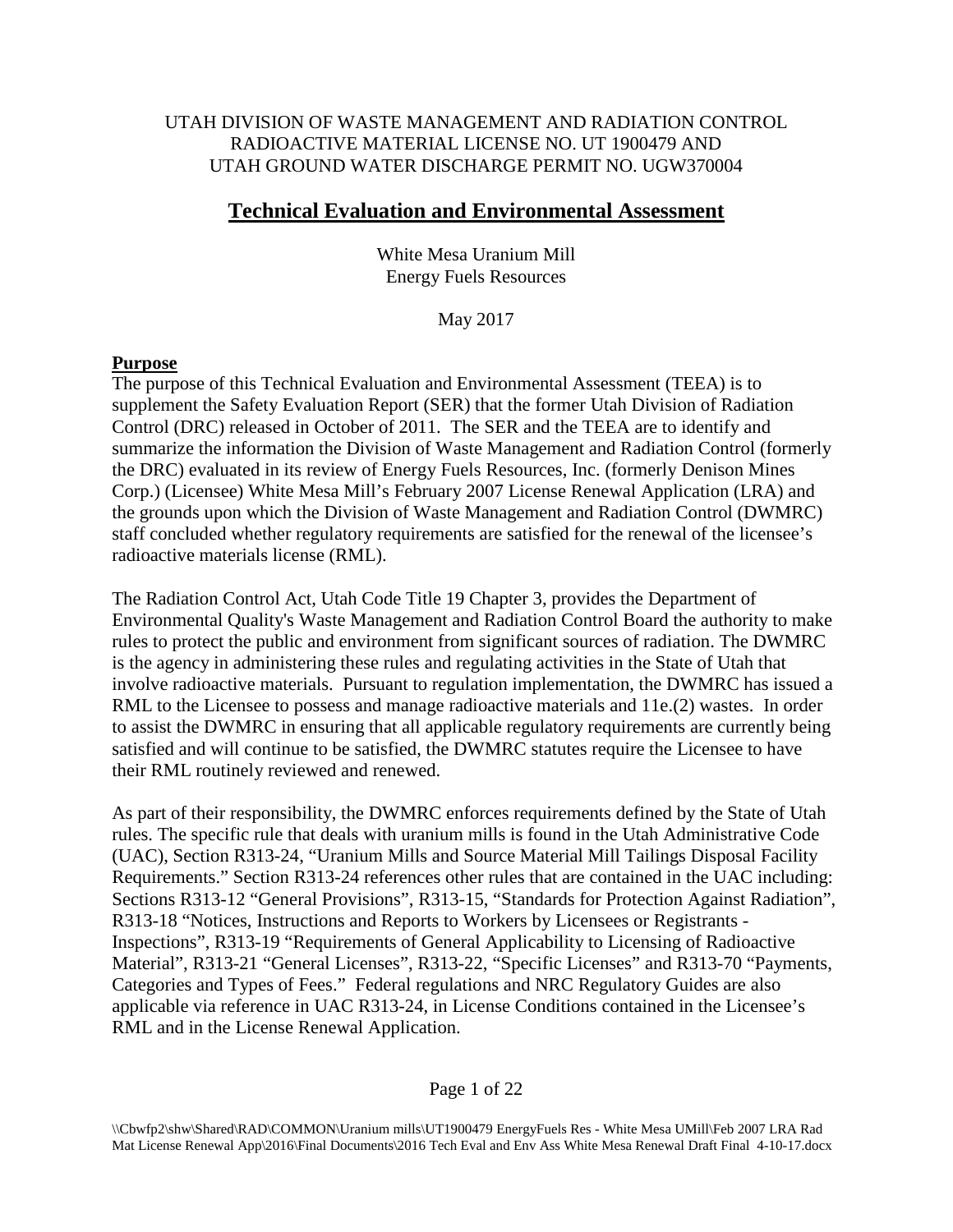# **White Mesa Uranium Mill RML History**

The following is a timeline of transfer of controls and license renewal events associated with the White Mesa Uranium Mill:

- February 6, 1978, Energy Fuels Nuclear, Inc. (EFN) applied to the Nuclear Regulatory Commission (NRC) for a source and byproduct material license to construct and operate the White Mesa uranium milling facility located approximately 9.5. kilometers. (6 miles) south of Blanding, Utah. (NRC, 1997)
- August 7, 1979, the NRC Issued Source Material License SUA-1358. (NRC, 1997)
- 1984 Union Carbide Corporation, later Umetco Minerals, became majority owner of White Mesa Uranium Mill (Denison, 2011).
- The NRC SUA-1358 was renewed by the NRC in 1985.
- May 1994, Source Material License SUA-1358 and control and 100% ownership of the White Mesa mill were transferred from Umetco to EFN. (NRC, 1997)
- May 1997, International Uranium (USA) Corporation (IUC) purchased the Mill from EFN (Denison, 2011).
- The White Mesa Uranium Mill's RML was last renewed by the United States Nuclear Regulatory Commission ("NRC") on March 31, 1997, for 10 years, and was up for timely renewal on March 31, 2007 in accordance with Utah Administrative Code ("UAC") R313-22-36.2
- August 2004, the State of Utah became an agreement State with the NRC for 11e.(2) Licenses
- February 2007, Denison Mines submitted a RML renewal application.
- March 29, 2007, the operator of the Facility became Denison Mines (USA) Corp when Denison Mines Corp. merged with International Uranium Corporation, the parent company of IUC (Denison, 2011).
- October 2011, the DRC went to public comment to renew the RML. The 2011 Safety Evaluation Report with supporting documents can be found online at http://www.deq.utah.gov/businesses/E/energyfuels/permits/denisonlicensereapp.htm
- August 24, 2012, control of the RML was transferred to Energy Fuels Inc. (Amendment #5) after it bought the White Mesa Mill from Denison Mines
- May 2017, DWMRC goes back out to public comment to complete the renewal of the RML

Since the original request for public comment in October 2011, three more RML amendments occurred. The explanation for each amendment can be found in the statement of basis or SER for each amendment at http://www.deq.utah.gov/businesses/E/energyfuels/whitemesamill.htm. Brief descriptions of each amendment are as follows:

- Amendment #5- Transferred the RML and GWQDP from Denison Mines Corp. to Energy Fuels Inc.
- Amendment #6- Changed the name of the company who holds the surety bond referenced in License Condition 9.5.
- Amendment #7- Approved a new alternate feed material from Dawn Mining. Found online including supporting documents at

Page 2 of 22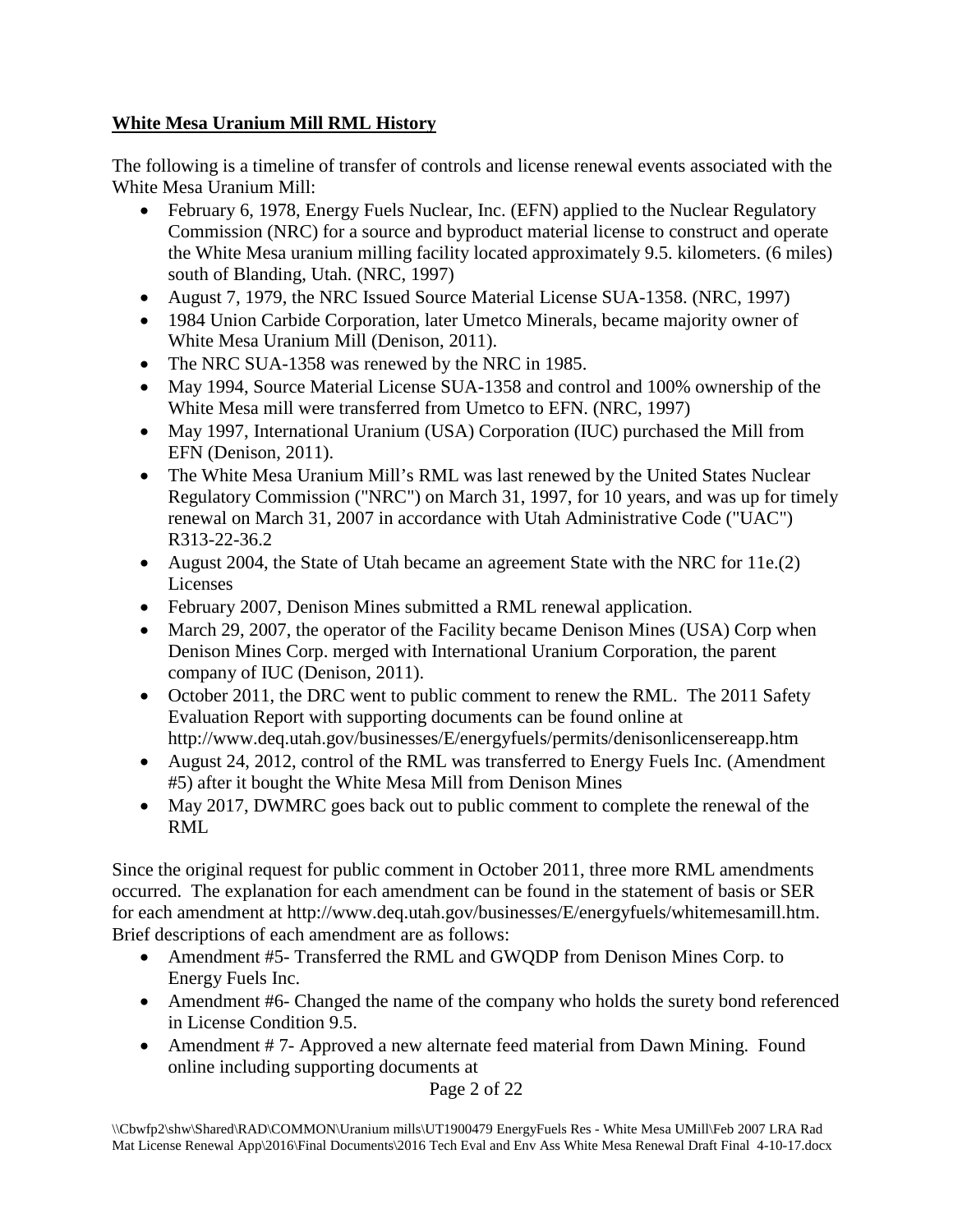https://deq.utah.gov/businesses/E/energyfuels/requests/dawnmining.htm.

# **TEEA Outline**

Since the 2011 public comment period, the following have been added to the RML renewal and will be discussed in the TEEA:

- A MILDOS modeling of the White Mesa Uranium Mill's operation (performed by the DWMRC staff) (Attachment A)
- Reclamation and Decommissioning Plan (Rev 5.1), which changes the tailings cover design from a rock armor cover to an evapotranspirative (ET) cover. This includes an Infiltration Contaminant Transport Modeling (ICTM) review of the ET cover (Attachment B)
- Alternate Feed request for material from the Sequoyah Fuels facility in Oklahoma (review and separate SER performed by URS) (Attachment C)

Additionally, the TEEA also includes the following documents:

- The Public Participation Summary from the October 14 December 21, 2011 public comment period for the License Renewal, that has been updated to include current activities at the Mill (Attachment D);
- A revised draft RML (Attachment E); and
- Renewal of the GWQDP Statement of Basis and revised Permit. (Attachment F)

# **MILDOS Write-up**

The U.S. Nuclear Regulatory Commission (NRC) and the Utah Division of Waste Management and Radiation Control (Division) accept the results of a software modeling program to demonstrate compliance with the regulatory limits specified in the Code of Federal Regulations and the Utah Radiation Control Rules (Rules), respectively. For the Division, the specific Rules the software used to show compliance with are R313-15-101(4) and R313-15-301(1)(a) for the areas surrounding uranium recovery facilities. The accepted modeling program is the MILDOS-Area program (MILDOS) which was developed by the Argonne National Laboratory (Argonne) for the NRC and is supported and maintained by Argonne. The software began as a program that was run on a mainframe computer and was modified over the years to run on desktop models using the Windows operating system, including updates to the operating system as they occur. Many changes to the MILDOS program have been made through the years to update it due to changes in technology and regulations. A discussion of the history of the MILDOS program can be found in the MILDOS-Area User's Guide (Draft), September 1998.

In estimating doses from uranium recovery facilities, MILDOS calculates doses from the radionuclides of the uranium-238 (U-238) decay chain. There are specific input values for U-238, thorium-230 (Th-230), radium-226 (Ra-226), lead-210 (Pb-210) and radon-222 (Rn-222). The other radionuclides in the decay chain are accounted for within the calculations contained in the MILDOS code. In general, MILDOS makes assumptions that are conservative in nature. The most restrictive assumption is that a uranium recovery facility (facility) will operate 365

### Page 3 of 22

<sup>\\</sup>Cbwfp2\shw\Shared\RAD\COMMON\Uranium mills\UT1900479 EnergyFuels Res - White Mesa UMill\Feb 2007 LRA Rad Mat License Renewal App\2016\Final Documents\2016 Tech Eval and Env Ass White Mesa Renewal Draft Final 4-10-17.docx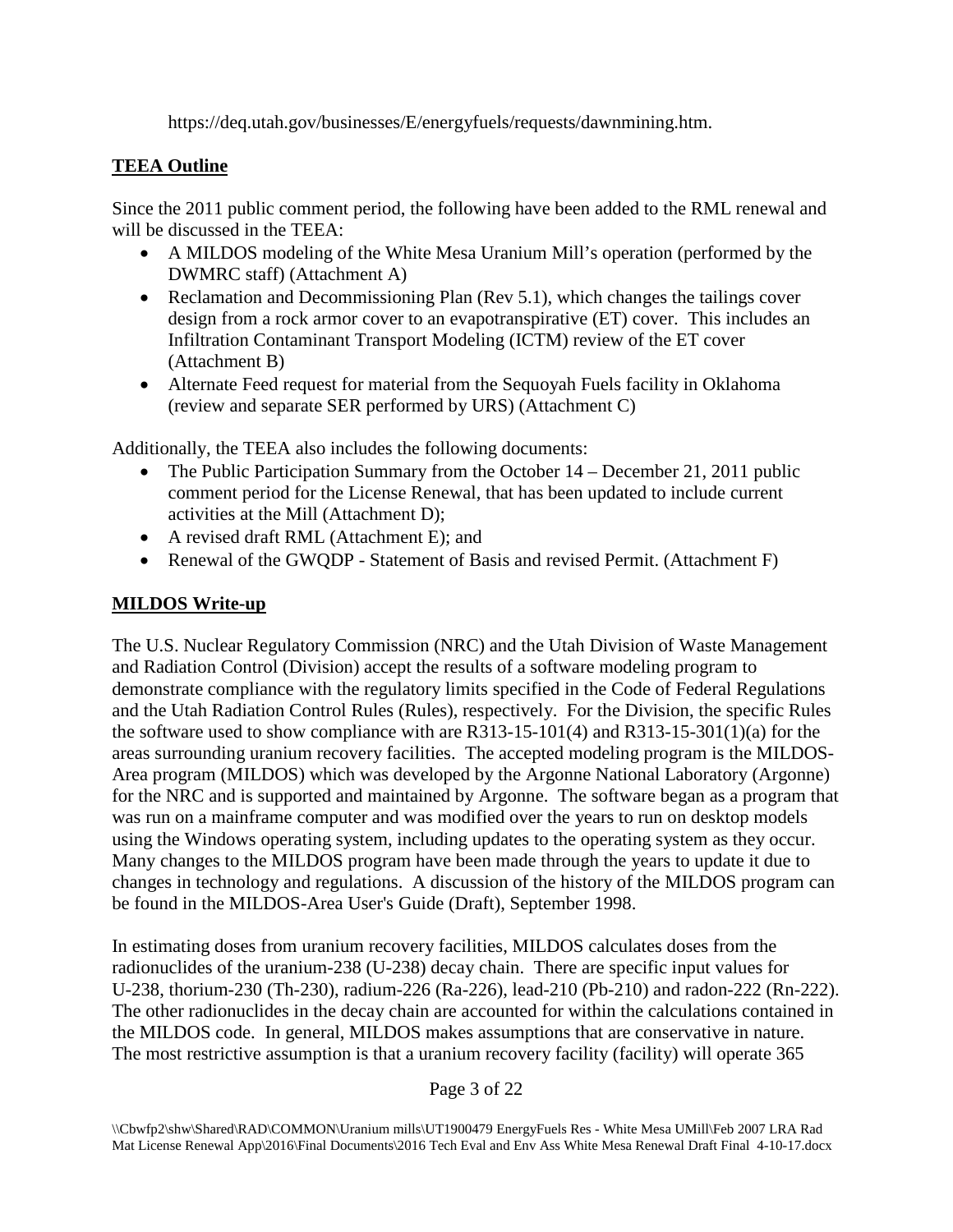days a year and will run 24 hours a day (See Table 2 for percentage of time the Mill was operational). Assuming the facilities are emitting radiation from operations over the months that they do not operate will overestimate the estimated exposures calculated for individuals within an 80 km area radius surrounding the facilities. MILDOS also assumes that all uranium ore received by the facility remains on the ore storage pad while MILDOS calculates emissions from processing that same ore; however, the exposure from the ore storage pad actually constitutes a very small overestimation since the majority of the exposures calculated are from the point sources at the facilities (stacks). In addition to the conservative assumptions already built into the MILDOS code, the DWMRC added to the conservative dose estimate by the approach the DWMRC took when conducting their assessment. Each time the DWMRC ran the MILDOS code is referred to as a "run." For each year, the DWMRC ran the code for several sets of sources and summed the estimated doses from each run to provide a total estimated dose. The DWMRC ran a set of ten separate MILDOS runs for each assessment year in order to account for the following:

- Each of the ore types and their respective grades received by the Mill during the assessment year. The ore types are Colorado Plateau ores (CP ores), Arizona Strip (AS ores), Alternate Feed Materials received in bulk (AF-B), and Alternate Feed Materials received in Containers (AF-C);
- Receptor points representing points where individuals reside and separate receptor points only occupied by non-residents;
- Beach Areas and Covered Areas of Tailings Cells present or in operation during the assessment year;
- Point Sources and Area Sources other than the tailings cells present at the Mill;
- Calculated weighted average grades of ores assumed to be processed in the assessment year; and
- Estimated particulate emission rates, either actual or that were calculated using the U.S. Nuclear Regulatory Commission's Regulatory Guide 3.59 for guidance or measured data.

As a result of the DWMRC's approach to handle the various items listed above, the contribution to the estimated dose of the receptors from the particulate and radon emissions from Tailings Cells 2, 3, and 4A were included in multiple runs for each assessment year. Therefore, the estimated dose reported in the DWMRC's independent analysis of the estimated dose from the Mill site is an overestimate

# **Background for the Analysis**

In 2007, the licensee submitted the results of a MILDOS assessment in their license renewal application to demonstrate compliance with exposure limits specified in the Rules and in 40 CFR 190.10(a) of the U.S. Environmental Protection Agency's (EPA) requirements. Additionally, in 2008, the licensee updated their MILDOS submission to demonstrate that the addition of Tailings Cell 4B would not increase the radiation emissions from the White Mesa Mill (Mill) to levels that would exceed the regulatory limits for doses to individuals specified above. The licensee used MILDOS, version 2.20β, to calculate the estimated doses in both their 2007 and their 2008 assessments. In their analysis, the licensee assumed that the worst case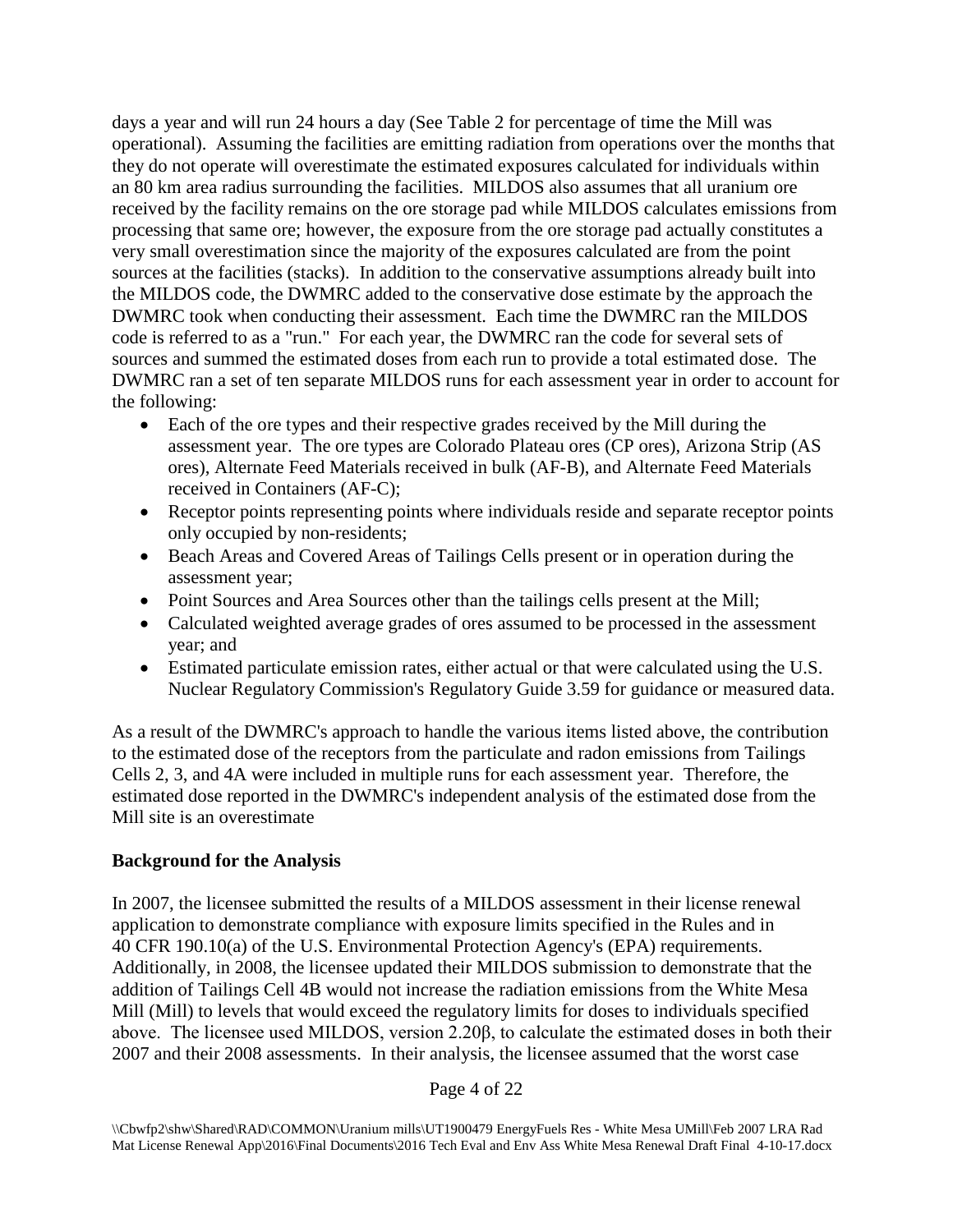scenario was to operate the Mill with ores received only from mines in the Arizona Strip (AS Ores). The licensee used this assumption because AS Ores typically have higher concentrations of the radionuclides of interest than Colorado Plateau ores and are a source of ore that the Mill receives consistently.

In 2011, the DWMRC completed review of the 2007 license renewal application and sent the renewed license out for public comment. Numerous comments were received from the public. One commenter stated that the DWMRC had not conducted an independent assessment of the doses from the Mill's operations and that the licensee's previously submitted assessments did not include receipt and processing of alternate feed materials. Although it is not required by law to perform an independent analysis of the doses from the Mill's operations, the DWMRC determined that an independent analysis would be appropriate in this instance. However, by 2011, MILDOS had been updated. When the DWMRC began its independent assessment, MILDOS, Version 3.10, was in use. Many of the internal calculations and models had been updated since MILDOS, Version 2.20β, had been published; therefore, the results of the DWMRC's assessment cannot be directly compared to any of the licensee's previous assessments. As of March 2016, a new version of MILDOS was published; therefore, in the future, another version of MILDOS will be used in the evaluation. There are many modifications to the new version of MILDOS that will help in assessing future dose estimates.

The DWMRC conducted dose assessments for each year of the Mill's operation from 2007 through 2014. Unlike the license's previous dose assessments, the DWMRC specifically included the alternate feeds received and processed by the Mill. Where possible, the DWMRC used measured data for the source terms for particulate releases (U-238, Th-230, Ra-226, and Pb-210) and radon emissions (Rn-222) from point and area sources. If direct data was not available, the DWMRC used NRC's Regulatory Guide 3.59 as guidance for calculating the source terms for the particulate releases and radon emissions. Dose estimates were calculated using information regarding the specific ores received each year and the actual yellowcake produced from the processing of CP Ores, AS Ores, and AF (both in bulk and in containers). Other differences between the licensee's assessment and the DWMRC's assessment of estimated doses from the Mill include using a different point of origin, different receptor points, average weighted grades (radionuclide concentrations) of ores received, as well as other assumptions. Attachment A to this document contains more information regarding the DWMRC's use of MILDOS, Version 3.10, to calculate the estimated dose from the Mill.

Page 5 of 22 The DWMRC compared the MILDOS results with the regulatory limits in the Rules and EPA requirements. In R313-15-301, the Rules specify that a member of the public cannot be exposed to a total effective dose equivalent (TEDE) that exceeds 100 millirem (mrem) in a calendar year from the licensee's operations. This limit is the only limit of the three requirements that requires the inclusion of exposures to radon produced by the licensee's operations. The other two regulatory limits are specific, in that radon is to be excluded when calculating the dose to compare with either limit. The first of these requirements is in R313-15-101(4) of the Rules. This requirement states that there is a constraint on air emissions of radioactive material to the environment, excluding radon and its decay products, such that an individual member of the public will not be expected to receive a TEDE in excess of 100 mrem in a calendar year from the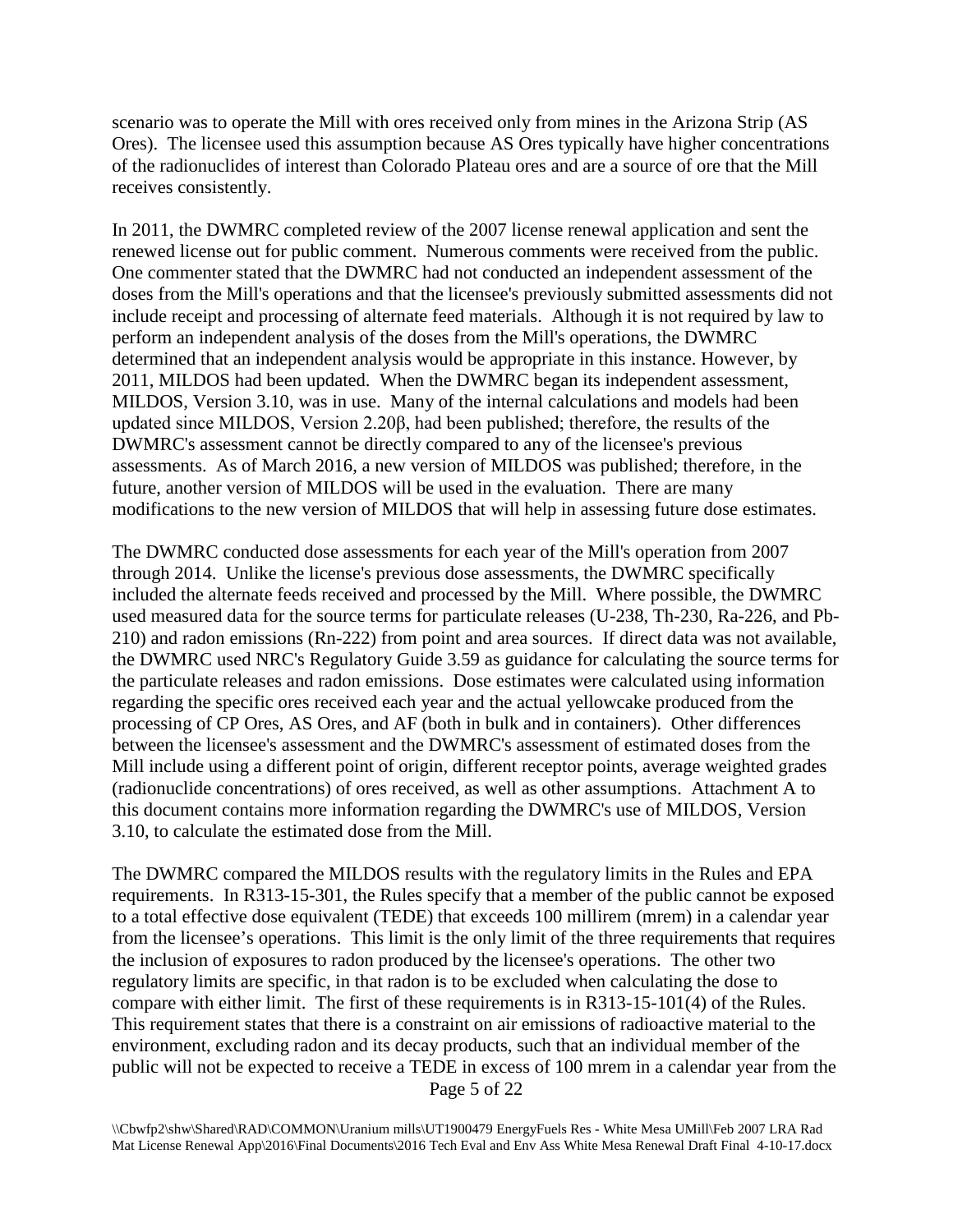licensee's operations. The last regulatory requirement is EPA's requirement found in 40 CFR 190.10(a) which restricts the licensee from exposing an individual member of the public to a dose equivalent that exceeds 25 mrem to the whole body, 75 mrem to the thyroid, or 25 mrem to any other organ of the body. As stated before, these two regulatory limits are annual limits (calendar year), exclude any exposure from radon, and the exposures must be from the licensee's operations.

After completing the estimated dose calculations for the years 2007 through 2014, the DWMRC found that the licensee was in compliance with the three regulatory requirements stated in the paragraph above. Table 1 shows the maximum estimated doses per year, without regard to age class, compared against each of the limits. The results in Table 1 consider occupancy factors for the non-residential receptor points. An occupancy factor is a normal factor used in calculating potential exposures or doses to an individual from a particular source of radiation. Using occupancy factors in calculating the amount of shielding necessary to meet regulatory limits regarding doses, to determine the amount of time that someone may be in a particular area before exceeding a certain dose, and to calculate estimated doses to individuals is a standard procedure in the health physics field. An occupancy factor accounts for the time that an individual is potentially exposed to the source of radiation. As an example, the amount of shielding required in a medical facility's wall to protect individuals walking down the hall beside the wall would be less than the amount of shielding required to protect individuals who would be sitting in chairs against the same wall if the area is a waiting room instead of a hallway since the person in the waiting room would receive more radiation because they were exposed to the radiation for a longer time period. Although the amount of shielding would be different and the instantaneous exposure to the individual in the hallway would be higher, the licensee would be compliant in both instances. This is an example of a calculation where an occupancy factor is consistently used in determining compliance with the limits for a dose to an individual from a source of radiation. For residential receptor points, like a home, the occupancy factor is considered to be 100 percent even though individuals do not typically stay in their homes 24 hours a day, 365 days a year. For non-resident receptor points, like a transient individual on a highway, occupancy is determined by an estimate of the time an individual will be at the receptor point since the individual will not be present at that location for the majority of the year. For the purposes of the DWMRC's assessments, the receptor locations identified as "resident" locations were assigned an occupancy factor of 1 (100 percent occupancy). Non-residential receptor locations identified as, "industrial," were given occupancy factors equivalent to an individual working at the location for eight hours a day for 50 weeks of the year (assumes a two week vacation). The remaining non-residential locations that are outside of the Mill's property are on Federal lands and the assumption was made that an individual would stay at the location for 14 days which is the maximum time allowed by Federal agencies to camp or stay on Federal lands. Assuming that the Mill runs constantly throughout the year, the highest estimated doses at the receptor points, taking occupancy into account, for each limit per year are shown in Table 1.

#### Page 6 of 22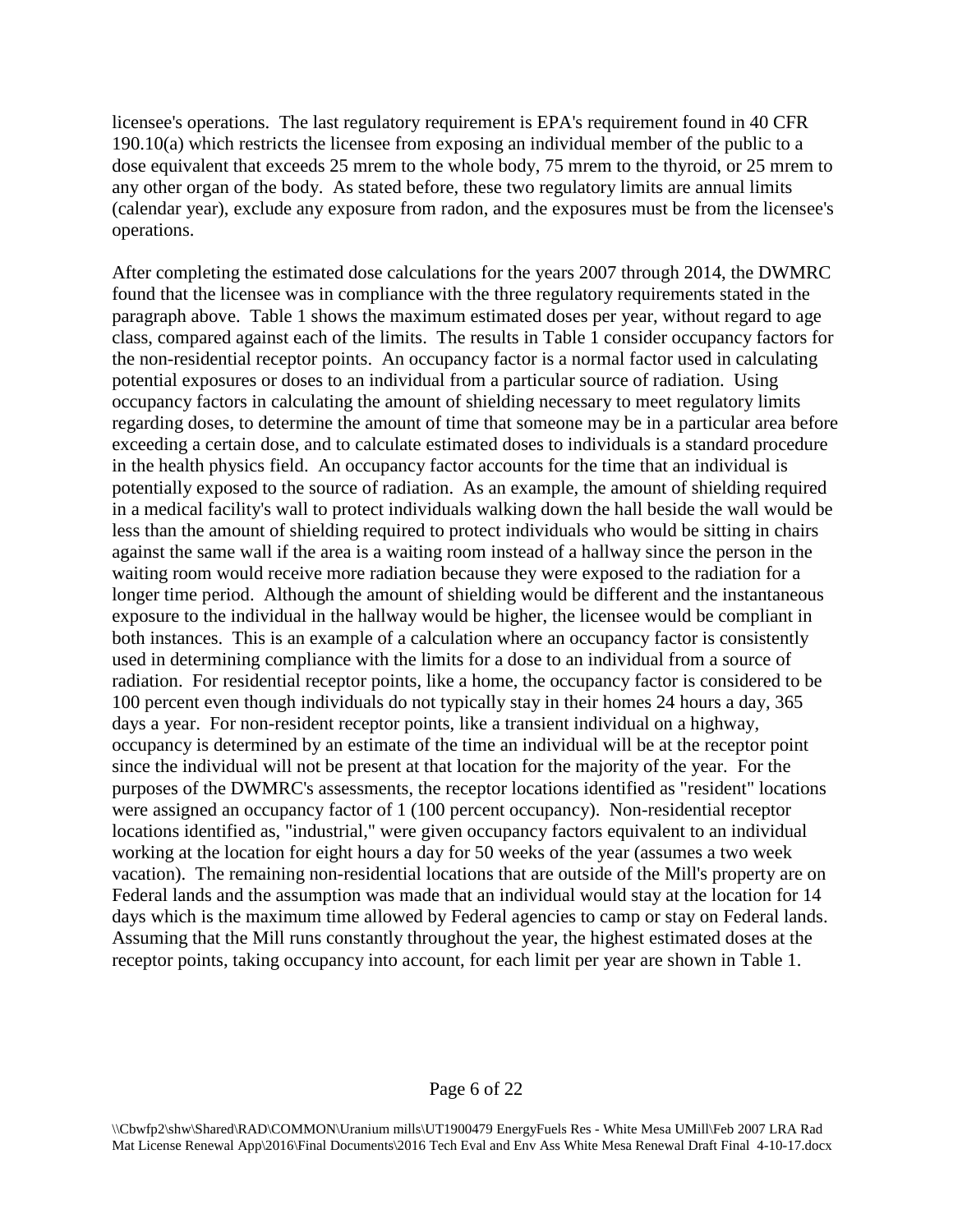| anıe |  |
|------|--|
|------|--|

|         | <b>Rule R313-15-</b><br>301(1)(a)<br>100 mrem TEDE/year<br>(mrem) | Rule R313-15-101(4)<br>(air emissions no radon)<br>10 mrem/year<br>(mrem) | 40 CFR 190.10(a)<br>25 mrem whole body or<br>25 mrem any other<br>organ/year*<br>(mrem) |
|---------|-------------------------------------------------------------------|---------------------------------------------------------------------------|-----------------------------------------------------------------------------------------|
| 2007    | 1.43                                                              | .25                                                                       | 2.0                                                                                     |
| 2008    | 1.73                                                              | .82                                                                       | 4.27                                                                                    |
| 2009    | 2.60                                                              | 1.09                                                                      | 6.10                                                                                    |
| 2010    | 3.43                                                              | 2.40                                                                      | 16.2                                                                                    |
| 2011    | 6.17                                                              | 2.95                                                                      | 14.8                                                                                    |
| 2012    | 3.37                                                              | 2.09                                                                      | 12.0                                                                                    |
| 2013    | 2.27                                                              | 1.6                                                                       | 10.9                                                                                    |
| 2014    | 2.79                                                              | 0.41                                                                      | 5.55                                                                                    |
| Maximum | 6.17(2011)                                                        | 2.95(2011)                                                                | 16.2(2010)                                                                              |

The DWMRC found that the licensee did not exceed the limits specified in the Rules and did not exceed the applicable EPA limit. For the EPA limit, the teenager was the limiting class of individuals for the Bone Dose and the Infant was the most limiting class for the Ave. Lung Dose. The DWMRC determined that the highest exposure values were found at the three locations they evaluated along the eastern edge of the Mill's boundary and recommended that the licensee add additional air monitoring stations. One of the evaluated points on the eastern boundary was contained within the Mill's boundaries, the second and third receptor points evaluated were a little northeast and southeast of the Mill. The eastern edge of the Mill's boundary is close to Highway 191. On the eastern side of Highway 191, the land in line with the Mill's boundaries is primarily owned by the federal government and has not been developed for camping or any specific recreational uses. The occupation of the area by any individual member of the public is transient and primarily limited to travel along Highway 191. Therefore, an individual who would possibly be exposed to radiation emissions from the Mill is not likely to be exposed for 24 hours a day and 365 days a year even if the Mill was capable of operating constantly. The assumption that the area would be occupied by the same individual for a period of 2,000 hours in a year assumes that a future business would open to the east of the Mill if the land was developed. Any future development of the land would be required to be reported to the DWMRC under the requirements of License Condition number 12.3 of Utah Radioactive Materials License UT 1900479.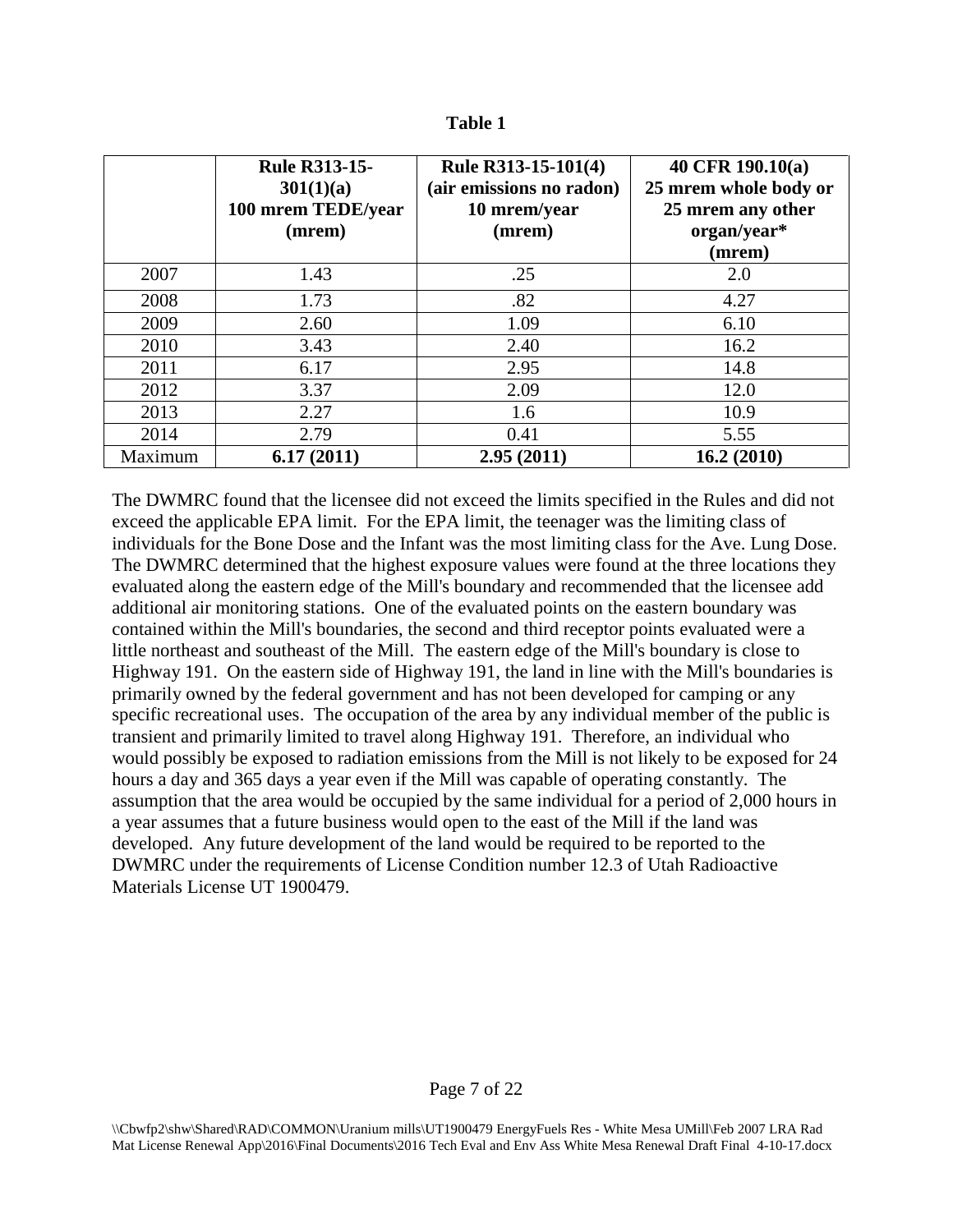| mio<br>v<br>н |  |
|---------------|--|
|---------------|--|

|                                    | 2007 | 2008 | 2009 | 2010 | 2011 | 2012 | 2013 | 2014                   |
|------------------------------------|------|------|------|------|------|------|------|------------------------|
| Percent of<br>days the<br>Mill was | 42 % | 64 % | 38 % | 56%  | 68 % | 31 % | 36 % | <b>Not</b>             |
| operational<br>in the year         |      |      |      |      |      |      |      | Requested<br>$(68\%)*$ |

\*A value of 68% was used for 2014. This is an over estimate based on the tons of ore processed in 2014, but the DWMRC did not request the number of days that the Mill was in operation. Even though the Mill was probably not in operation for 68% of 2014, the DWMRC did not want to underestimate the amount of time that the Mill did operate. These values were not used in the calculation of the estimated doses from the Mill's operations, but are shown to demonstrate that the Mill is not in constant operation.

### **Reclamation and Decommissioning Plan Rev. 5.1**

The Licensee submitted Revision 4.0 of the Reclamation Plan on November 25, 2009. Before the DRC had completed review of Revision 4.0, the Licensee submitted Revision 5.0 on September 29, 2011 to include provision of an evapotranspirative (ET) cover system. The DWMRC staff had a number of concerns with the proposed cover system and has worked with the Licensee through several rounds of interrogatories to resolve those concerns. Unfortunately, the Licensee could not resolve all of staff's concerns from information available during the review process.

Recognizing the potential for the ET cover system to provide superior performance to the more traditional cover system included in all versions of the Reclamation Plan through the currently approved Revision 3.2B, DWMRC staff has worked with the Licensee to craft a reclamation plan and a process for implementing that plan that allows the Licensee to prove the capability of the design over time, while allowing immediate construction of the Radon barrier envisioned for the ET cover on Cell 2 to address current Radon emanation concerns. The results of this review and negotiation process is a pair of documents, Reclamation Plan Revision 5.1 and a February 23, 2017 Stipulation and Consent Agreement for implementation of the Plan, which staff has included as Attachment B to this document.

Reclamation Plan 5.1 provides that the Licensee can install the Primary Radon Barrier for the ET cover on Tailings Disposal Cell 2 immediately. A pair of test sections will also be constructed to the full design specifications of the ET cover system to study the performance of the cover. Should the study reveal performance of the system that meets expectation, or that indicates that the system can be altered to perform to expectation, the ET cover design can be adjusted (if required) and can be completed on Cell 2 and any other subsequently closed cell. If the test results in data that do not support adequate performance of the ET cover system, then the Reclamation Plan calls for reverting to the legacy cover system included in all previous revisions of the Plan (i.e. traditional rock cover). Revision 5.1 includes the specifications for the legacy

<sup>\\</sup>Cbwfp2\shw\Shared\RAD\COMMON\Uranium mills\UT1900479 EnergyFuels Res - White Mesa UMill\Feb 2007 LRA Rad Mat License Renewal App\2016\Final Documents\2016 Tech Eval and Env Ass White Mesa Renewal Draft Final 4-10-17.docx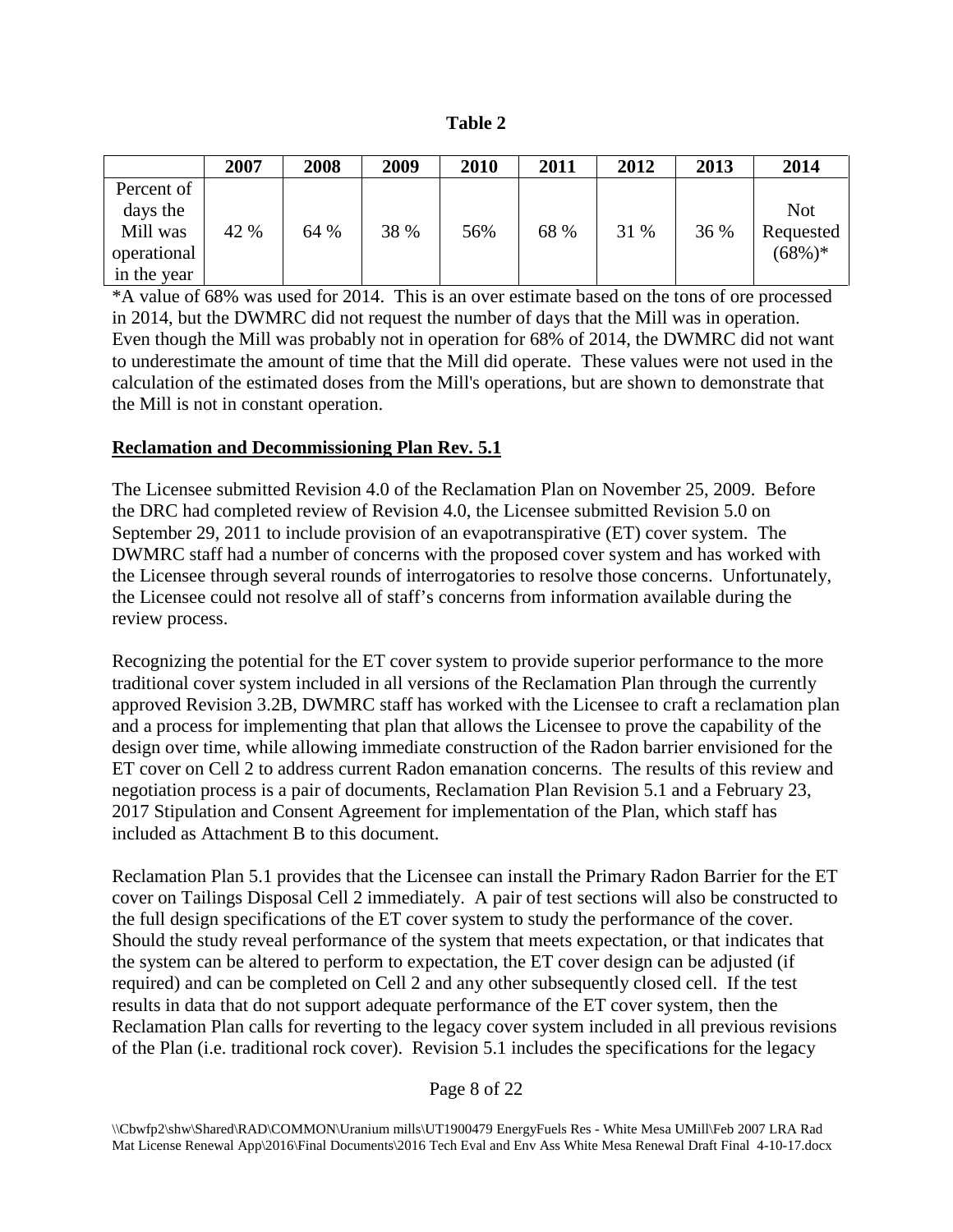cover, so approval of that element is retained.

# **Sequoyah Fuels Alternate Feed Request (URS Review and Write-up)**

The Licensee submitted a license amendment application with a cover letter dated December 15, 2012 to the DRC to amend its RML. The proposed amendment would allow the Licensee to receive and process up to 16,700 tons gross weight (7,520 tons dry weight) of Uranium Material from the Sequoyah Fuels Gore Facility. The DRC contracted with URS Professional Solutions, LLC (URS) to complete the review of the amendment application and write the SER for the amendment request.

URS conducted a review of the alternate feed amendment request. URS concluded that the environmental impacts from the Sequoyah Fuels alternate feed material will not have a significant adverse effect on public health or on the environment. The DRC staff reviewed URS's SER and concurred with URS's conclusions. The SER that was prepared by URS for the DRC regarding this Amendment request is found in Attachment C of this document. However, the SER was completed before the DRC was merged with DSHW to form the DWMRC. Therefore, whenever the DRC is mentioned in the SER it is implied to mean the DWMRC. The SER documents how the amendment request was reviewed and the conclusions for the acceptance of this request. License Condition 10.8 has been added to the RML.

# **Changes to the RML (including redline/strikeout)**

In the redline/strike out version of the RML there will be three colors:

- Text written in Red are changes from the original renewal license proposed in 2011;
- Text written in Blue are changes made to the RML in License Amendments 5 through 7; and
- Text written in Green are changes to the RML for the current proposed renewal license.

A clean copy of the final RML is also attached.

The changes considered below succeed the previous license and will be incorporated into Amendment 8 of the License.

# **SUMMARY OF LICENSE CHANGES**

The following is a list of additional changes being made to the RML after the Public Comment Period for the RML renewal that occurred in November 2011.

General modifications throughout the License and Permit:

• DRC changed to DWMRC of Waste Management and Radiation Control in response to Senate Bill 244 of the 2015 Utah General Session.

Page 9 of 22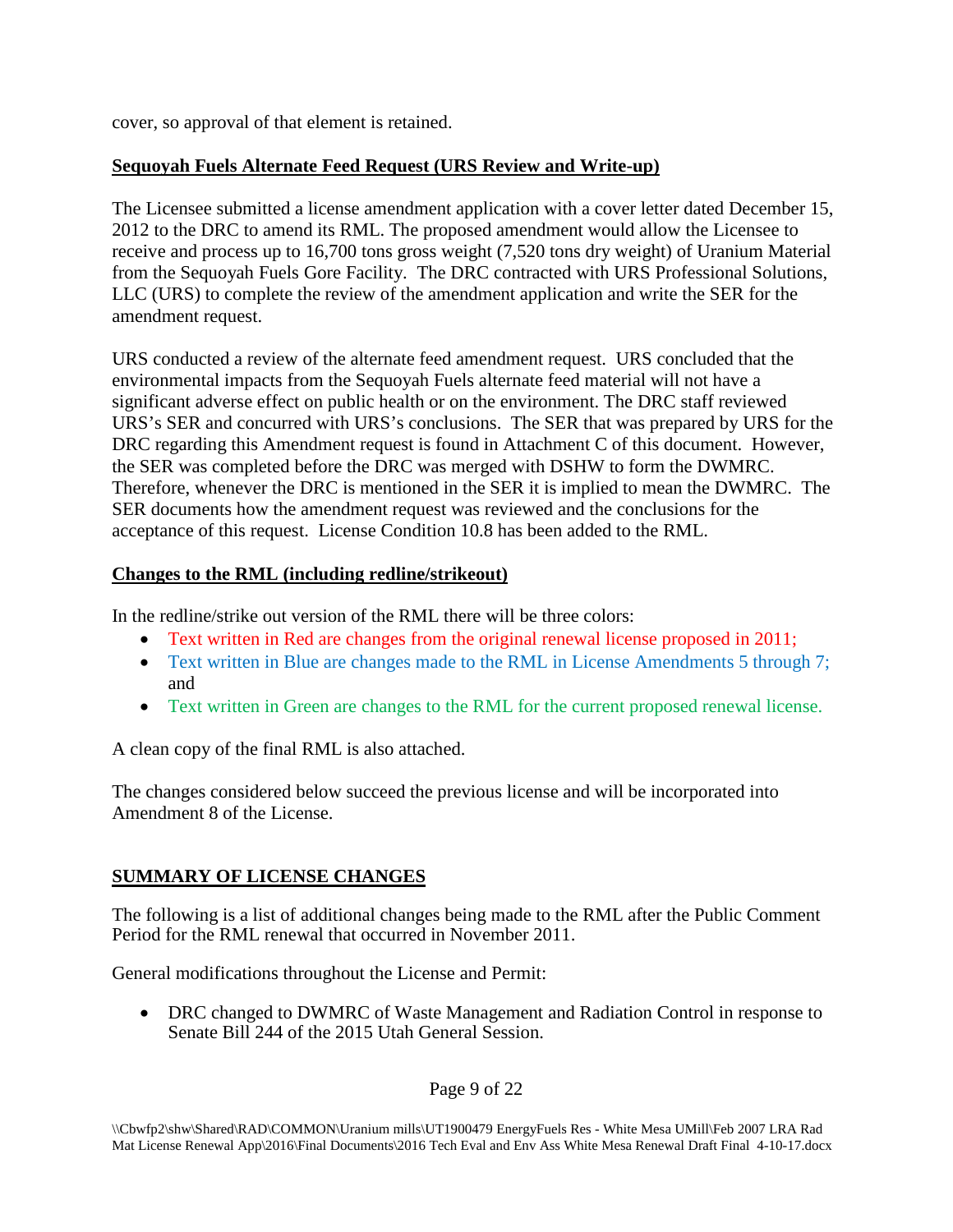### **License Change Summary**

 $\overline{a}$ 

| <b>License</b>           | <b>Change</b>           |                                                                     |
|--------------------------|-------------------------|---------------------------------------------------------------------|
| Condition <sup>(1)</sup> | $Type^{\overline{(2)}}$ | <b>Description of Changes</b>                                       |
| $\overline{3}$           | Minor                   | Reset amendment number to "8 (Renewal)" to indicate which           |
|                          |                         | amendment was the license renewal.                                  |
| 4                        | Minor                   | Reset expiration date to be 10 years from license execution in      |
|                          |                         | accordance with R313-22-34(1)(b).                                   |
| $\overline{9.1}$         | Major                   | Removed language prohibiting new construction of tailings disposal  |
|                          |                         | impoundments until the new reclamation plan is approved by the      |
|                          |                         | Utah Division of Waste Management and Radiation Control             |
|                          |                         | (DWMRC). Reclamation Plan 5.1 is being approved with this           |
|                          |                         | licensing action.                                                   |
| $\overline{9.2}$         | Minor                   | Changed the Utah Division of Radiation Control to Utah Division of  |
|                          |                         | Waste Management and Radiation Control. Updated phone number        |
|                          |                         | and P.O. Box number                                                 |
| 9.4                      | Minor                   | Spelled out Nuclear Regulatory Commission for the acronym NRC.      |
|                          |                         | Also, deleted the word corporate and replaced it with Mill and      |
|                          |                         | capitalized Radiation Safety Officer. Deleted C in acronym.         |
| 9.5                      | Minor                   | Removed redundant wording that is already covered by License        |
|                          |                         | Condition 10.21, changed the contingency fee from 15 to 25 percent, |
|                          |                         | and changed the name of the Insurance Company that is holding the   |
|                          |                         | Surety Bond.                                                        |
| 9.6                      |                         | Removed the acronym RML and removed the sentence about              |
|                          | Minor                   | Corporate Radiation Safety Officer.                                 |
| 9.10                     | Minor                   | Removed reference to NRC Regulatory Guide 1.86 and replaced it      |
|                          |                         | with a new reference of Table 2 of NRC Regulatory Guide 8.30.       |
| 9.11                     | Minor                   | Deleted License Condition and added language "Reserved".            |
| 10.1                     | Minor                   | Added phrase "as amended" in paragraph B and corrected the date     |
|                          |                         | referenced.                                                         |
| 10.5                     | Minor                   | Changed paragraph E. to indicate the ISL Standard Operating         |
|                          |                         | Procedure has been approved and shall be followed.                  |
| 10.8                     | Major                   | Added language to authorize the Sequoyah Fuels Alternate Feed       |
| 10.10                    | Minor                   | Added the word "Reserved".                                          |
| 10.12                    | Minor                   | Added the word "Reserved".                                          |
| $10.13 - 10.16$          | Minor                   | Deleted License Condition and added language "Reserved". Deleted    |
| and 10.18                |                         | by DRC, UDRC Amendment: 8 Renewal"                                  |
| 10.19                    | Minor                   | Corrected the spelling of the word "Oklahoma".                      |
| 10.20                    | Minor                   | Changed wording to require dust control measures only if the        |
|                          |                         | containers in which the materials are contained are leaking or      |
|                          |                         | damaged.                                                            |
| 11.2                     | Minor                   | Changed wording in the first Paragraph from "The licensee shall     |
|                          |                         | implement the effluent and environmental monitoring program         |

<span id="page-9-0"></span><sup>1</sup> License conditions not listed in the table are those that remain unchanged from the last License amendment.

Page 10 of 22

<span id="page-9-1"></span><sup>2</sup> The Director deems minor changes as those that are insignificant in nature, or result in more protection of human health, safety, and/or the environment. Major changes are those found otherwise, and are only made after exposure of the License to public comment and resolution thereof.

<sup>\\</sup>Cbwfp2\shw\Shared\RAD\COMMON\Uranium mills\UT1900479 EnergyFuels Res - White Mesa UMill\Feb 2007 LRA Rad Mat License Renewal App\2016\Final Documents\2016 Tech Eval and Env Ass White Mesa Renewal Draft Final 4-10-17.docx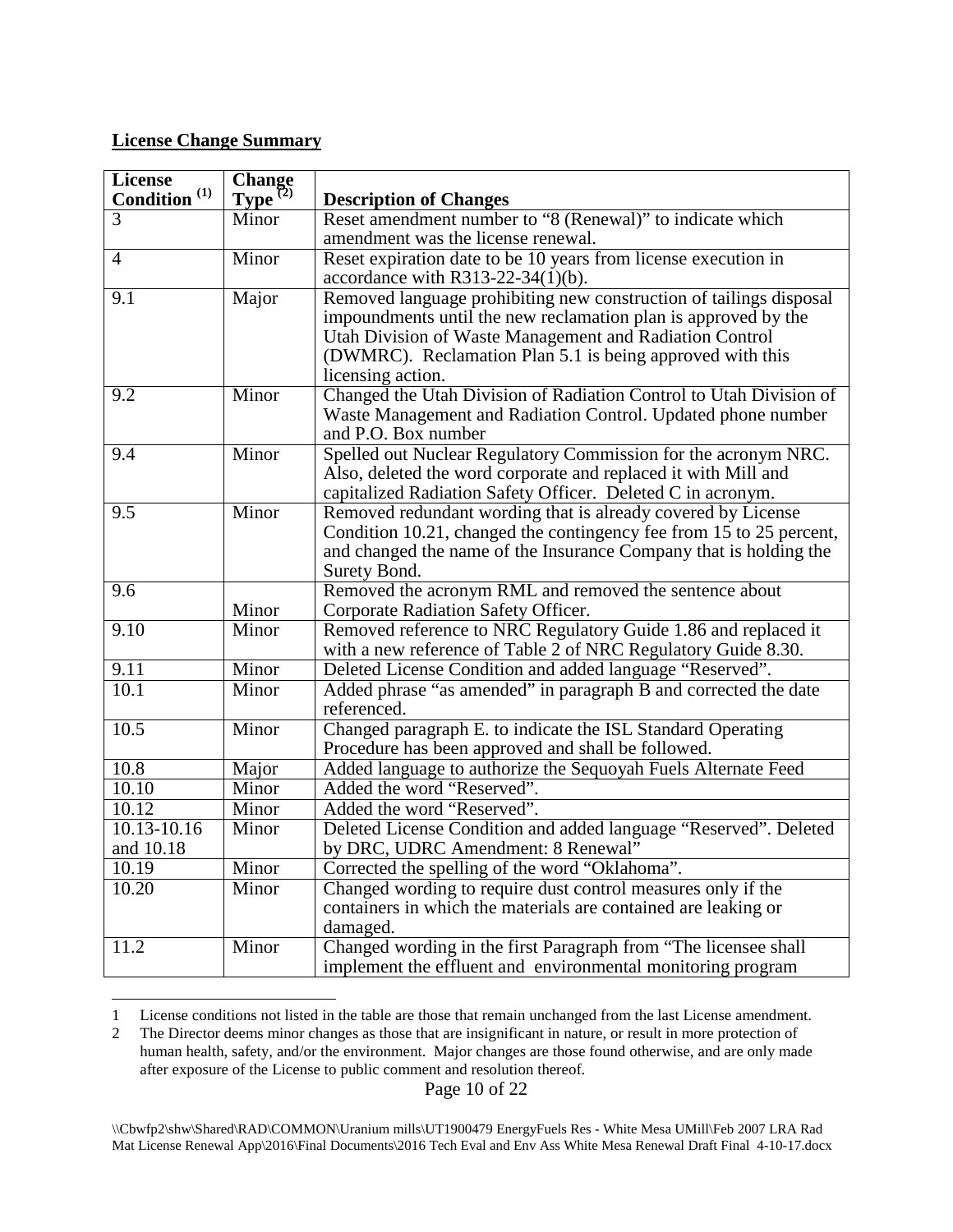| <b>License</b>           | Change<br>Type $(2)$ |                                                                      |
|--------------------------|----------------------|----------------------------------------------------------------------|
| Condition <sup>(1)</sup> |                      | <b>Description of Changes</b>                                        |
|                          |                      | specified in Section 5.5 of the renewal application, as amended by   |
|                          |                      | the submittal to the NRC dated June 8, 1995, and as revised with the |
|                          |                      | following modifications or additions" to "The licensee shall         |
|                          |                      | implement an effluent and environmental monitoring program as        |
|                          |                      | described in Sections 2 through 7 of the NRC Regulatory Guide 4.14   |
|                          |                      | Radiological Effluent and Environmental Monitoring at Uranium        |
|                          |                      | Mills, and as revised with the following modification, additions and |
|                          |                      | exceptions"                                                          |
| 11.3                     | Minor                | Paragraph B. added the words "leak detection system" and deleted     |
|                          |                      | the duplicate word "that".                                           |
| 11.7                     | Minor                | Changed opening paragraph to indicate that the "Settlement"          |
|                          |                      | Monitoring" Standard Operating Procedure has been approved and       |
|                          |                      | shall be followed.                                                   |
| 11.8                     | Minor                | Changed opening paragraph to indicate that the "Movement"            |
|                          |                      | (Displacement) Monitoring" Standard Operating Procedure has been     |
|                          |                      | approved and shall be followed.                                      |
| 11.9                     | Major                | Requirements from the License Condition was completed and the        |
|                          |                      | License Condition was removed.                                       |
| 12.3                     | Major                | Changed requirement from annual to once every two years.             |

### **Explanation of Changes:**

### **License Condition 3:**

Three RML amendments have occurred since the 2011 public comment period. Therefore, the renewal became Amendment #8.

### **License Condition 4:**

The license expiration date will be changed to ten years in accordance with R313-22-34(1)(b) after the final RML is signed by the Director of the Utah Division of Waste Management and Radiation Control.

# **License Condition 9.1:**

A new reclamation plan (Rev. 5.1) with a new cover design for the tailings cells is being approved with the license renewal and allows the public to review and comment on Reclamation Plan 5.1. Therefore, the language that prohibited new construction of tailings disposal embankments until the new reclamation plan is approved by the Utah Division of Radiation Control (DRC) was removed.

### **License Condition 9.2:**

In July 2015 the Division of Radiation Control and the Division of Solid and Hazardous Waste were merged to form the Division of Waste Management and Radiation Control. Therefore, the reference to the Utah Division of Radiation Control was changed to Utah Division of Waste Management and Radiation Control. In addition, the phone number and P.O. Box number was also updated.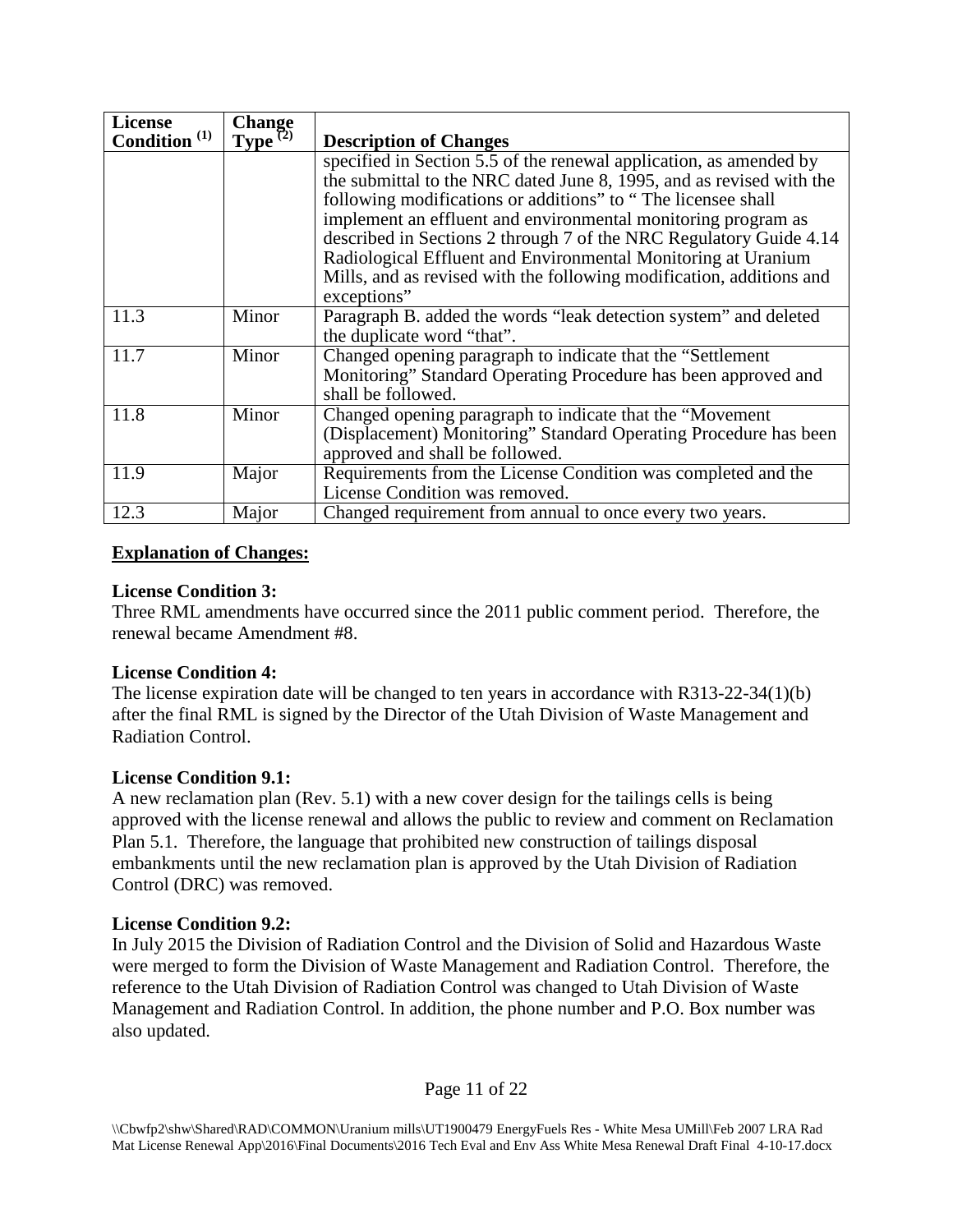### **License Condition 9.4:**

During the 2011 Public Comment Period one commenter made the comment that the NRC had not been defined in the Radioactive Material License. Therefore, Nuclear Regulatory Commission was added to define the acronym NRC.

Also, during the 2011 Public Comment Period the Licensee reminded the DRC that they do not have a Corporate Radiation Safety Officer, so all references to the Corporate Safety Officer have been removed.

#### **License Condition 9.5:**

License Condition 10.21 obligates the Mill to remediate any groundwater contamination in accordance with applicable regulations and a schedule approved by the Director. It is therefore not necessary to include the phrase "for a minimum period of time, after facility closure to be determined by the Director" in License Condition 9.5. Changed the contingency fee from 15 to 25 percent, and changed the name of the Insurance Company from Aspen American Insurance Company to Argonaut Insurance Company that is holding the Surety Bond.

#### **License Condition 9.6:**

During the 2011 Public Comment Period the Licensee reminded the DRC that they do not have a Corporate Radiation Safety Officer, so all references to the Corporate Safety Officer have been removed.

#### **License Condition 9.10:**

Removed the reference to NRC Regulatory Guide 1.86 because it was terminated by the NRC on August 30, 2016. Replaced NRC Regulatory Guide 1.86 with Table 2 of NRC Regulatory Guide 8.30 "Health Physics Surveys in Uranium Recovery Facilities" Revision 1 dated May 2002. The requirements are the same.

### **License Condition 9.11:**

Paragraph A, B and D are complete with the approval of the revised Reclamation Plan (Revision 5.1). Paragraphs C and E are adequately covered in License Condition 9.5. Therefore it was determined to delete the requirements of the license condition and place it in "Reserve".

### **License Condition 10.1:**

During the Public Comment Period one commenter corrected the DRC as when the Atomic Energy Act was signed from 1953 to 1954. The year was changed and the word as amended was added.

### **License Condition 10.5:**

The License Condition use to require the Licensee to provide a Standard Operating Procedure to be for DRC approval by December 1, 2010. During the Public Comment Period several commenters asked if that had been done and if the procedure had been approved. The Licensee did meet the deadline of December 1, 2010 and it has been approved. Therefore, the License Condition is being changed to indicate that the requirement was met.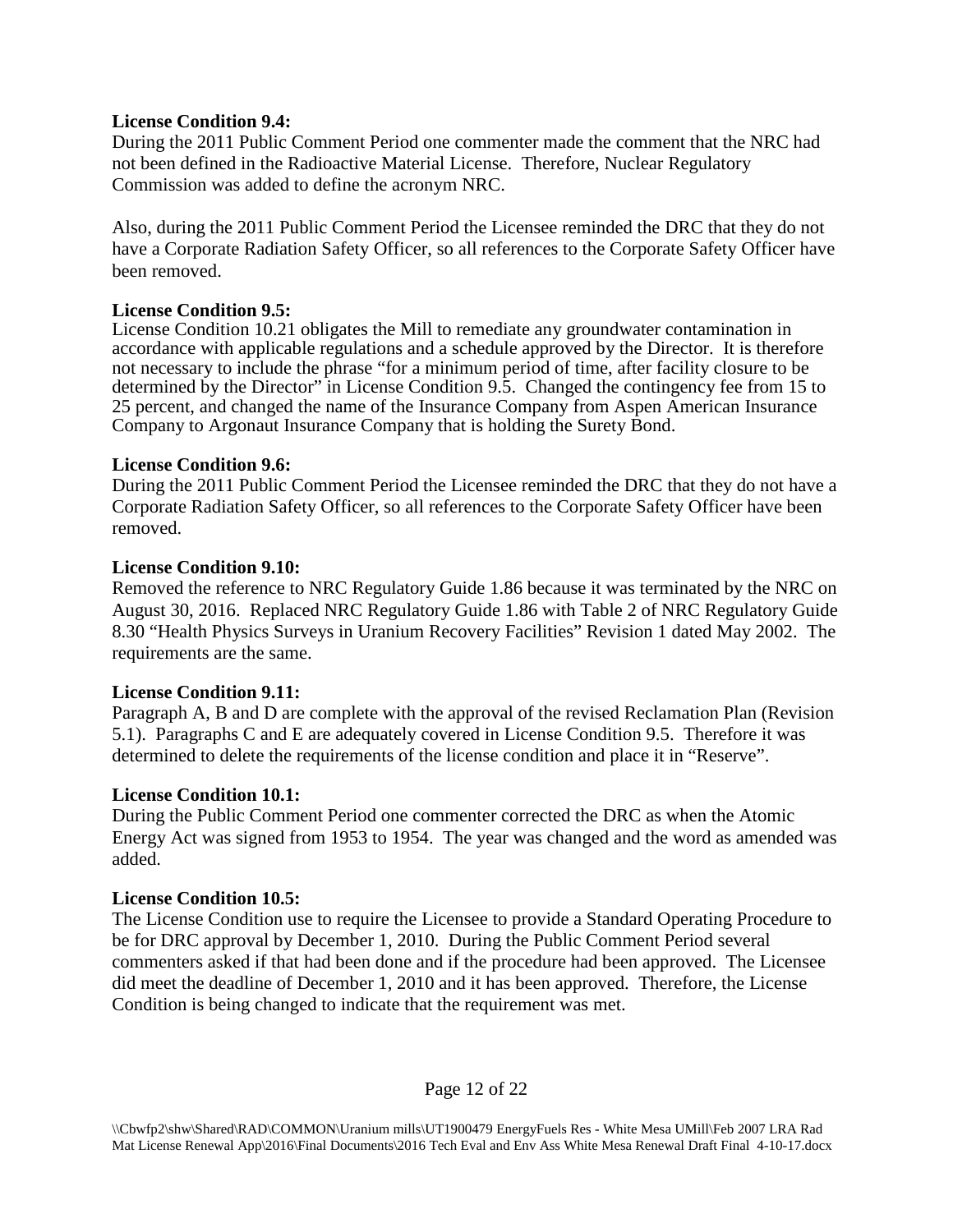### **License Conditions 10.8, 10.10 and 10.12:**

Added the word Reserved and changed Amendment: 5 Renewal to Amendment: 6 Renewal.

### **License Conditions 10.13 through 10.16 and 10.18:**

While conducting an inspection of the Mill's Alternate feed program in 2012, a DRC inspector identified several approved alternate feeds had not been received by the Mill for several years or not at all. After further discussion with the Licensee, it was determined that these alternate feeds would no longer be received by the Mill and therefore the License Conditions approving them are being removed.

### **License Condition 10.19:**

During the Public Comment Period a commenter identified the misspelling of Oklahoma. The DRC corrected the spelling error in the License Condition from "Okalahoma" to "Oklahoma".

#### **License Condition 10.20:**

License Condition 10.20 has been modified to require the dust control procedures only if the containers are damaged or leaking. To date the containers have not been damaged or leaking and there has been no possibility of dust generation, and hence there has been no need for the specified dust control procedures to date.

### **License Condition 11.2:**

It was also identified that the document referenced in License Condition 11.2 was outdated and referenced the RML renewal application from 1995. Therefore, it was decided by the DWMRC staff to reference NRC Regulatory Guide 4.14, which the Mill's Environmental Protection Manual is based on instead referencing a specific version of the Mills Environmental Protection Manual.

### **License Condition 11.3:**

In paragraph B of the License Condition the words "leak detection system" were added to clarify what the paragraph was meant to address. In addition, a grammatical error was corrected by deleting the word "that" which was repeated twice in the second sentence.

### **License Condition 11.7:**

The License Condition required the Licensee to provide a Standard Operating Procedure to be for DRC approval by December 1, 2010. During the Public Comment Period several commenters asked if that had been done and if the procedure had been approved. The Licensee did meet the deadline of December 1, 2010 and it has been approved. Therefore, the License Condition is being changed to indicate that the requirement was met.

### **License Condition 11.8:**

The License Condition required the Licensee to provide a Standard Operating Procedure to be for DRC approval by December 1, 2010. During the Public Comment Period several commenters asked if that had been done and if the procedure had been approved. The Licensee did meet the deadline of December 1, 2010 and it has been approved. Therefore, the License Condition is being changed to indicate that the requirement was met.

### Page 13 of 22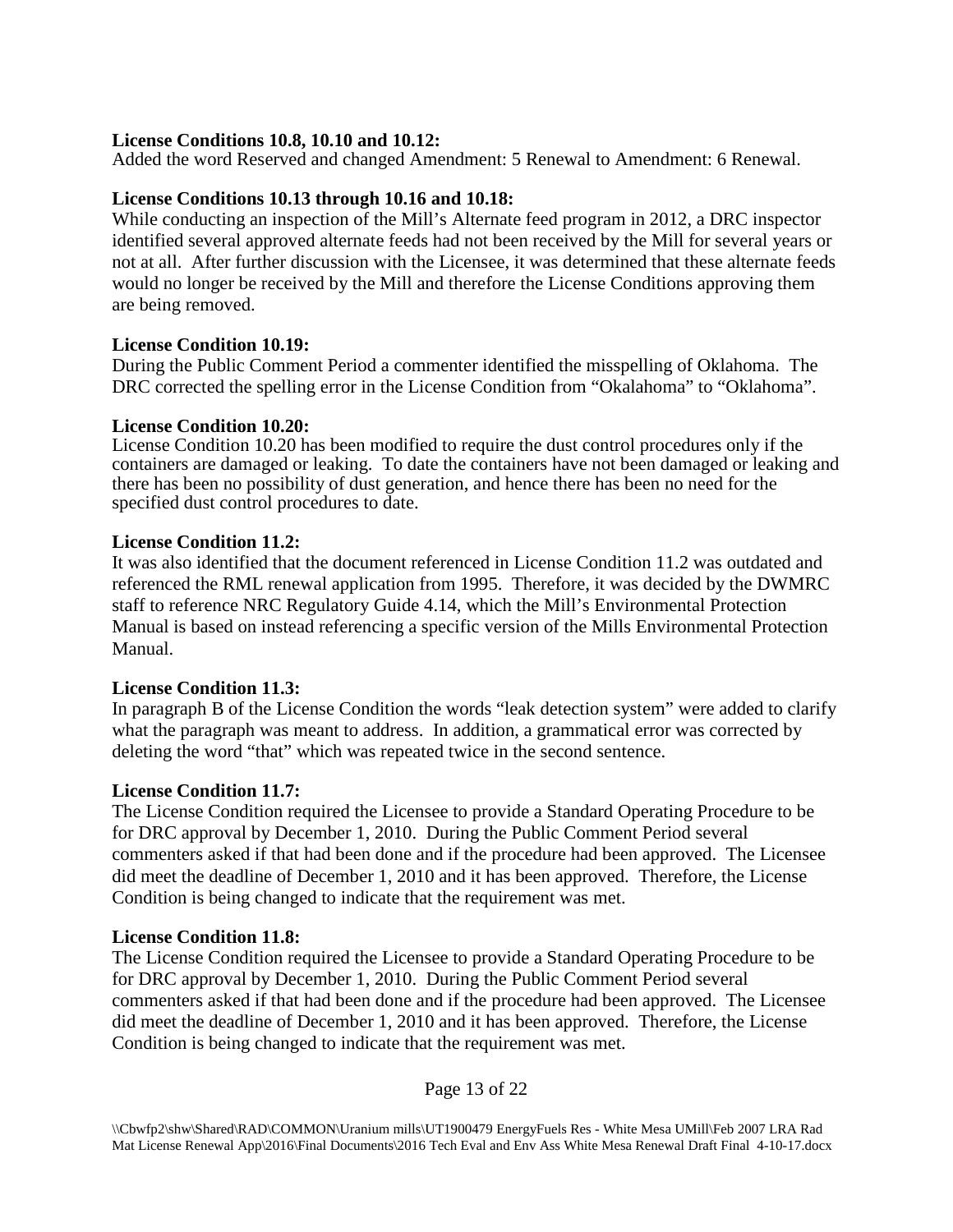### **License Condition 11.9:**

This License Condition was added during Amendment No. 7. The Licensee revised their Environmental Protection Manual. The revision included additional air monitoring stations, new soil sampling location and added nuclides. The plan was reviewed by the DWMRC and approved on December 10, 2014 (DRC-2014-007121). The Redline/Strikeout version can be found at DRC-2014-006785; therefore, the License Condition is no longer needed and has been removed.

# **License Condition 12.3:**

It was agreed by the DRC and Denison Mines (now Energy Fuels) prior to the public comment period that the frequency of the "land use survey" would be every two years. So the frequency of the survey has been changed from annual to once every two years. Therefore, License Condition 12.3 has been changed accordingly.

# **General Changes throughout License:**

Changed the reference of Executive Secretary to Director of the Utah Division Waste Management and Radiation Control (Director). Also corrected changes done for the RML renewal from 5 Renewal to 8 Renewal.

# **GWQDP Renewal**

The Groundwater Quality discharge Permit No. UGW370004 (Permit) was initially issued on March 8, 2005 to the operator of the Facility, International Uranium (USA) Corporation ("IUC"). The operator of the Facility became Denison Mines (USA) Corp. on March 29, 2007, when the parent companies, International Uranium Corporation and Denison Mines Corp. merged. The Director of DWMRC ("Director") approved the transfer of control of the Facility to the Permittee (EFRI) on June 27, 2012, who is the current owner and operator of the Facility.

The Permittee has submitted three versions of the renewal application: 1) The original application during September 2009, 2) Revision 1 dated July 2012, and 3) Revision 2 dated June 2014. The revisions were submitted by the Permittee in response to review comments made by the Director. Based on the Directors review of the June 2014 second revised application, it appears that all comments were addressed by the Permittee and that the application is complete.

Attachment F to this document contains the Statement of Basis (SOB) for the Permit and revised Permit. The SOB discusses the review of the Permit Renewal application and changes to the Permit.

# **Environmental Analysis of the Proposed Licensing/Permitting Action**

The DWMRC Staff conducted a review of the Licensee's 2007 renewal application and the Licensee's MILDOS-Area assessment of the estimated annual dose to an individual from the Mill operations at specific locations surrounding the property boundary of the Mill. The DWMRC also performed an independent MILDOS-AREA assessment for Mill operations. The

### Page 14 of 22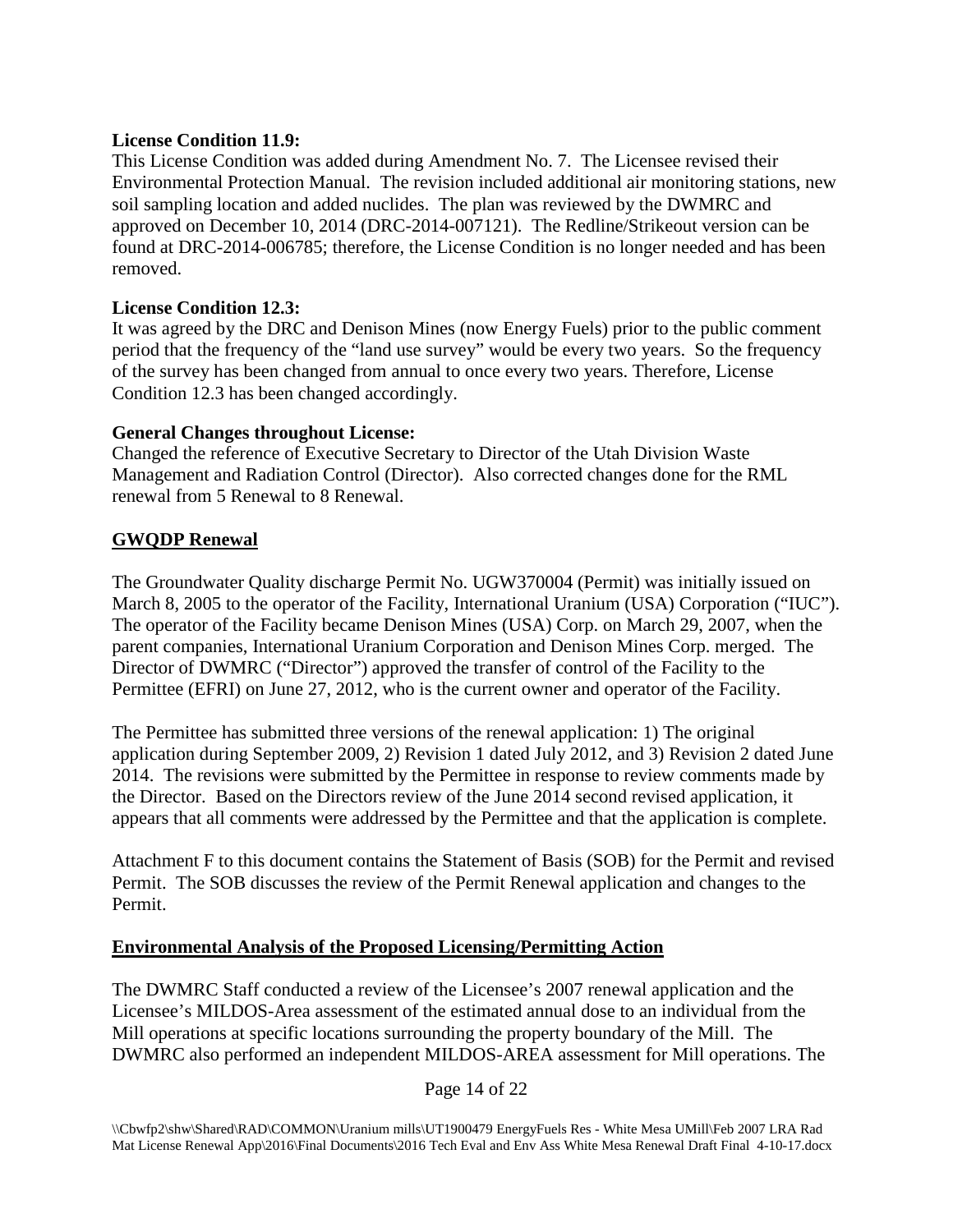MILDOS-AREA modeling includes the environmental sampling results. Environmental sampling results are reviewed semi-annually by Staff and are determined to be representative of Mill operations. The DWMRC has determined that the licensee complies with all of the State of Utah and Federal regulatory requirements including dose limits to individuals from Mill operations. Therefore, the DWMRC staff has concluded that the Mill operates within acceptable environmental parameters.

### **Technical Evaluation of the Proposed Licensing/Permitting Action**

The DWMRC Staff conducted a review of the Licensee's 2007 renewal application. This review included, but was not limited to, a review of the Mill's Standard Operational Procedures, the Reclamation and Decommissioning Plan, the Emergency Response Plan and the Stormwater Best Management Practices Plan. The DWMRC staff has concluded that the Mill meets all required operational procedures, plans and staffing as required by State of Utah rule, Federal Regulation and Radioactive Materials License conditions. DWMRC Staff also conducts a minimum of eight (8) Health Physics (Radiation Safety), six (6) Engineering, and four (4) Groundwater inspections per year. In addition, DWMRC Staff reviews 26 quarterly and annual reports submitted by EFRI to the DWMRC regarding Health Physics, Engineering and Groundwater requirements. The DWMRC Staff has concluded that the Mill meets all technical requirements.

### **Conclusion**

Since the White Mesa Uranium Mill meets all environmental and technical regulatory requirements, DWMRC Staff recommends that the Director of Waste Management and Radiation Control renews the radioactive materials license.

### **References**

Denison Mines (USA) Corp. (2007) *White Mesa Uranium Mill License Renewal Application State of Utah Radioactive Materials License No. UT1900479, Volumes 1 through 5*, Denver, CO.

Denison Mines (USA) Corp. (2008 through 2010), *Responses to DRC Health Physics and Engineering Interrogatories*, Denver, Co.

Denison Mines (USA) Corp (2011), *White Mesa Mill Reclamation Plan for the White Mesa Mill and Tailings Management System, Rev. 3.2*, Denver, CO.

U.S. Nuclear Regulatory Commission (NRC) (1997), *Environmental Assessment for Renewal of Source Material License No. SUA-1358 Energy Fuels Nuclear, Inc. White Mesa Uranium Mill, San Juan County, Utah*, Office of Nuclear Material Safety and Safeguards, Division of Waste Management

Page 15 of 22 Utah Division of Radiation Control (2008 through 2010), *Health Physics and Engineering*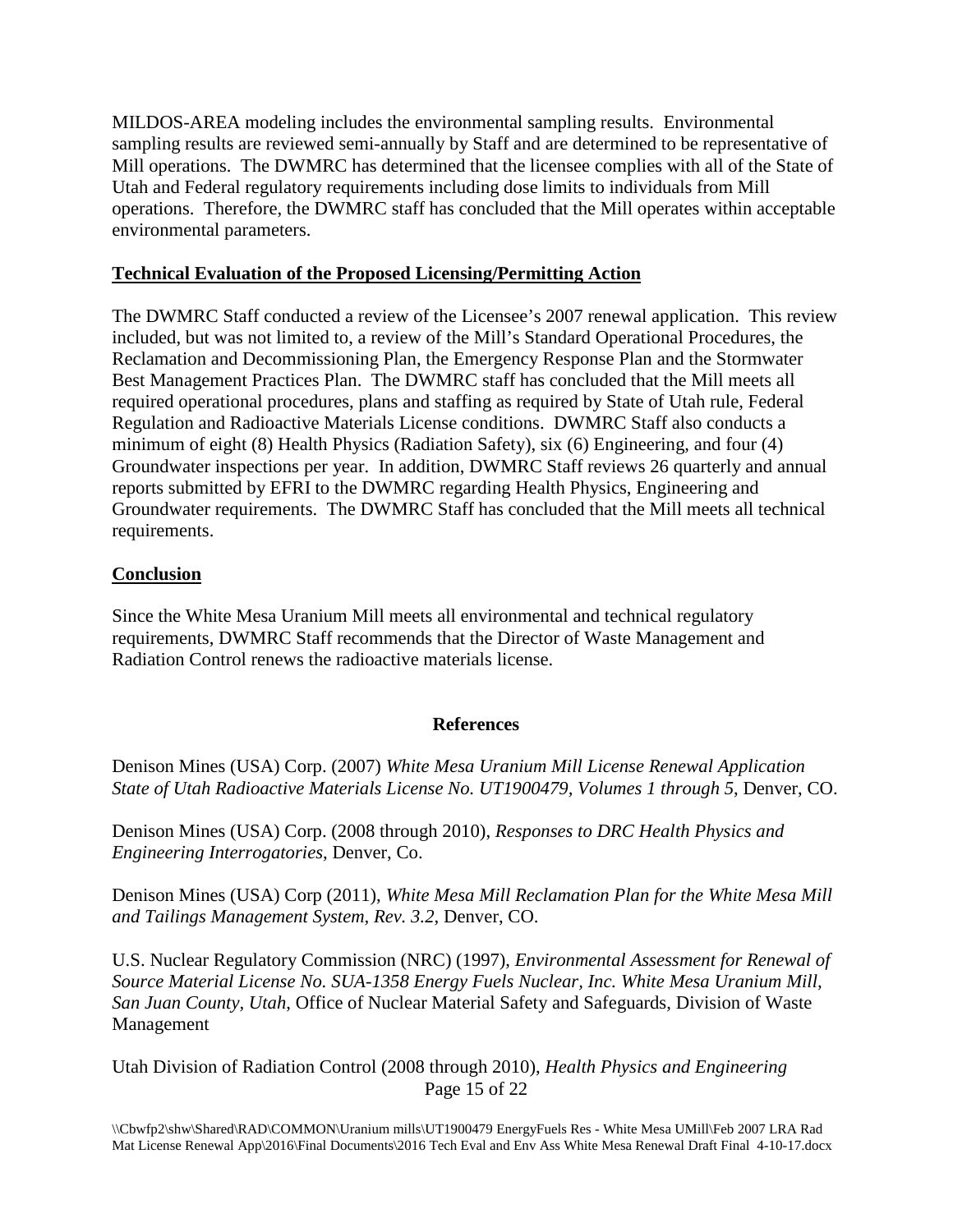*Interrogatories, Rounds 1 through 3*, Salt Lake City, Utah.

Utah Division of Radiation Control (2011), *Safety Evaluation Report for the 2007 License Renewal Application*, Salt Lake City, Utah.

Utah Senate Bill 21, 2012 General Session, retrieved from: http://le.utah.gov/~2012/bills/sbillenr/sb0021.pdf

Utah Senate Bill 244, 2015 General Session, retrieved from: http://le.utah.gov/~2015/bills/static/SB0244.html

\*Note\*- the 2007 Renewal Application, the Interrogatories, the Responses to the Interrogatories, and the 2011 Safety Evaluation Report can be found at: https://deq.utah.gov/businesses/E/energyfuels/permits/denisonlicensereapp.htm

Page 16 of 22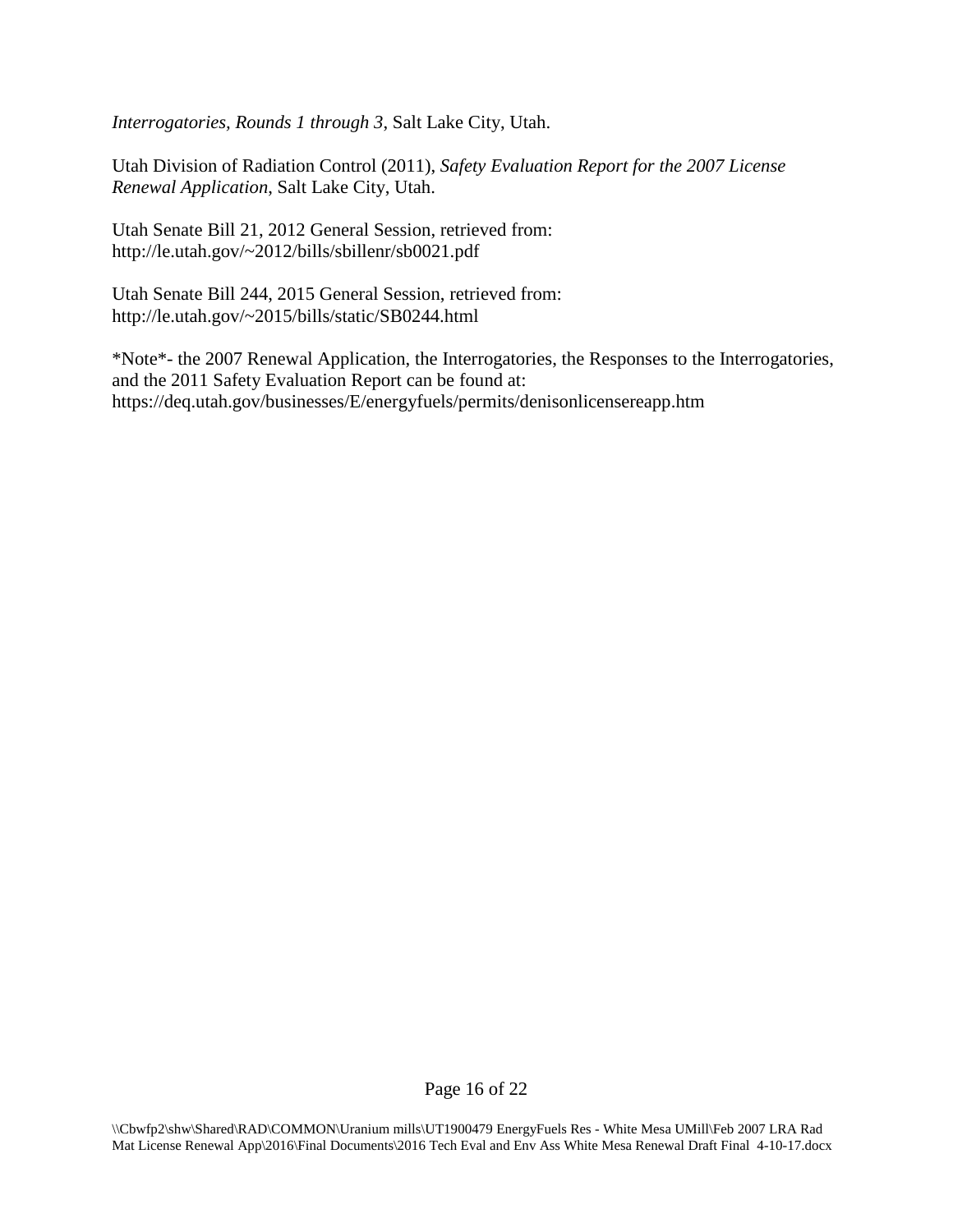Attachment A MILDOS

Page 17 of 22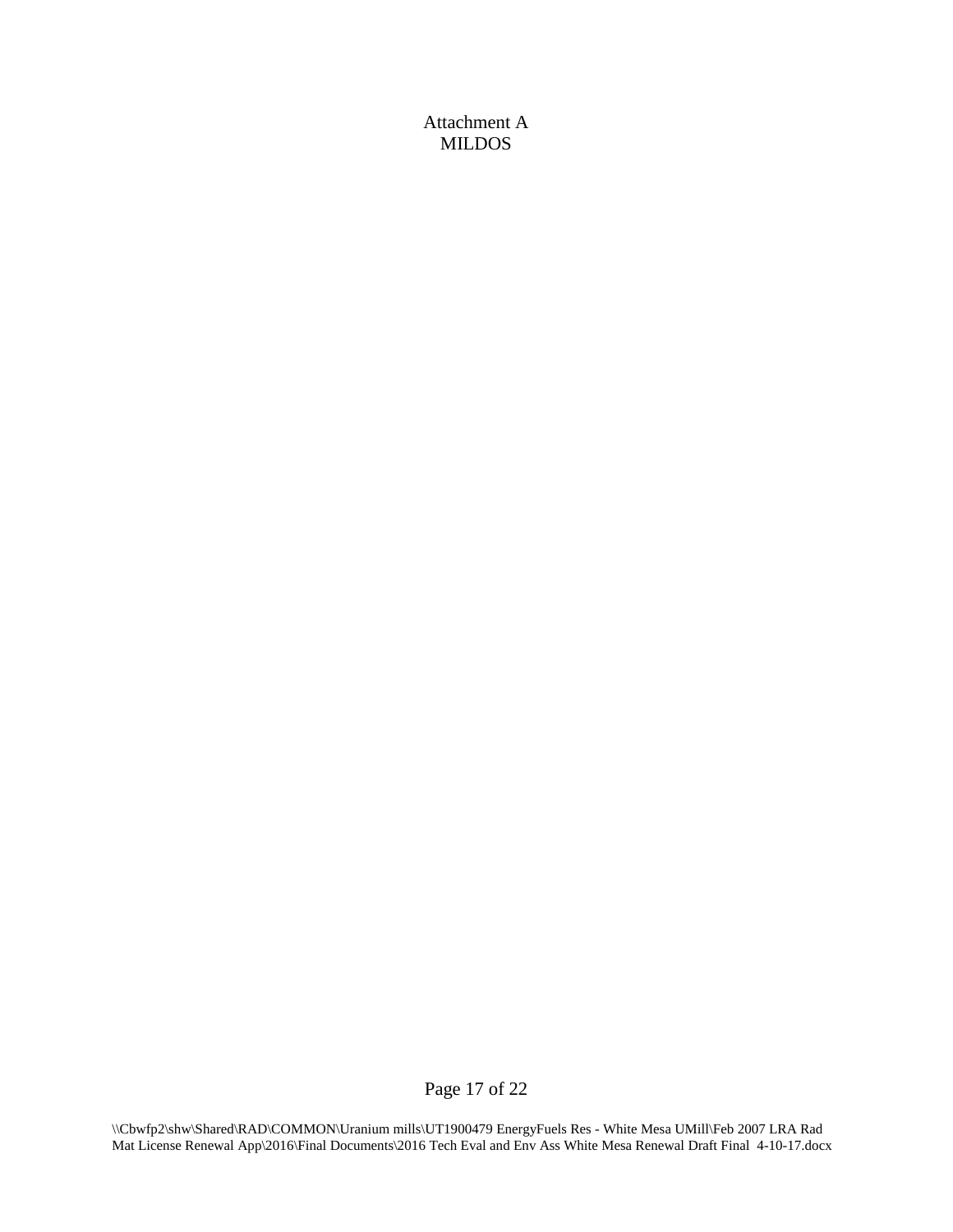Attachment B Decommissioning and Reclamation Plan 5.1 and Stipulation and Consent Agreement

Page 18 of 22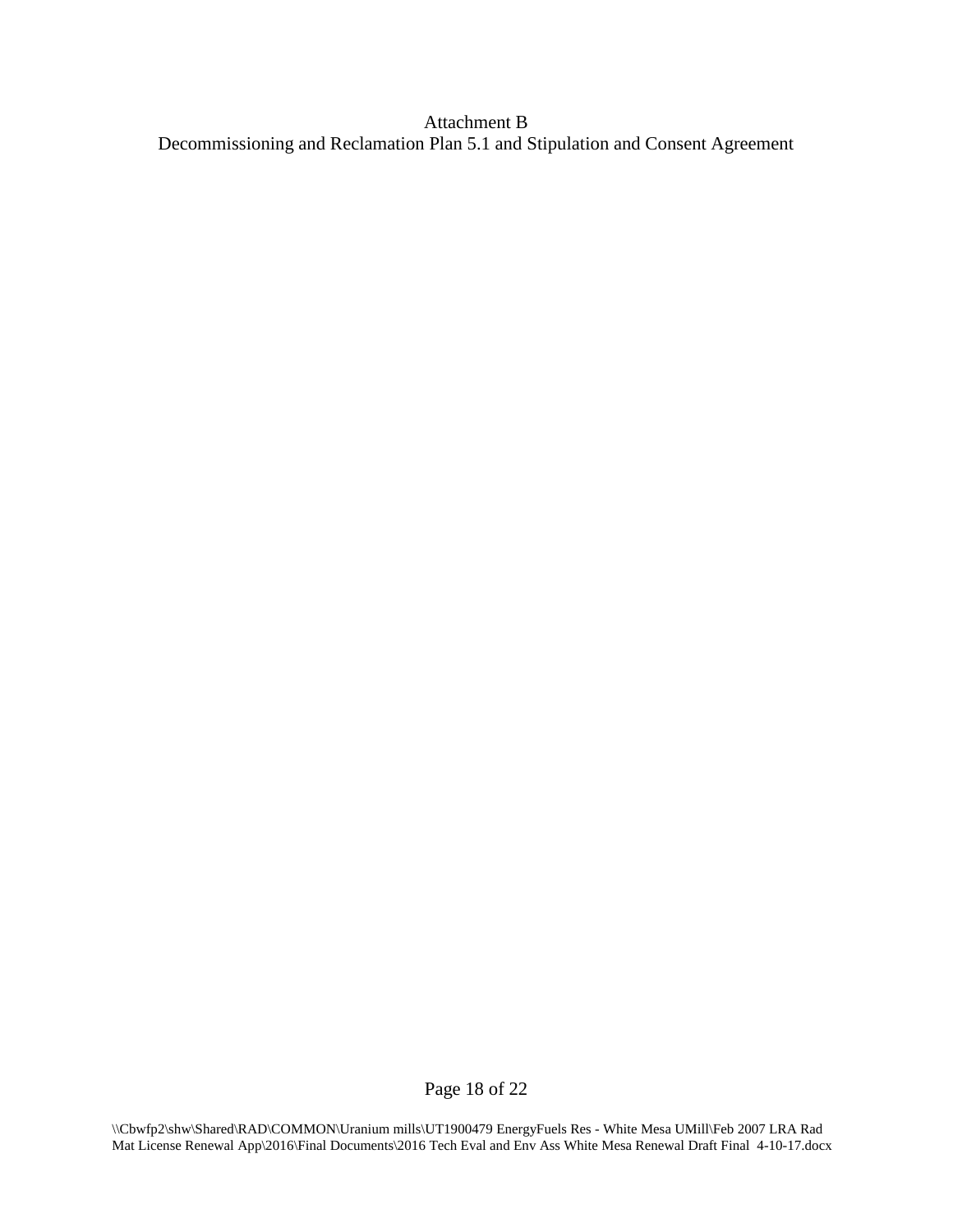Attachment C Sequoyah Fuels Alternate Feed Safety Evaluation Report

Page 19 of 22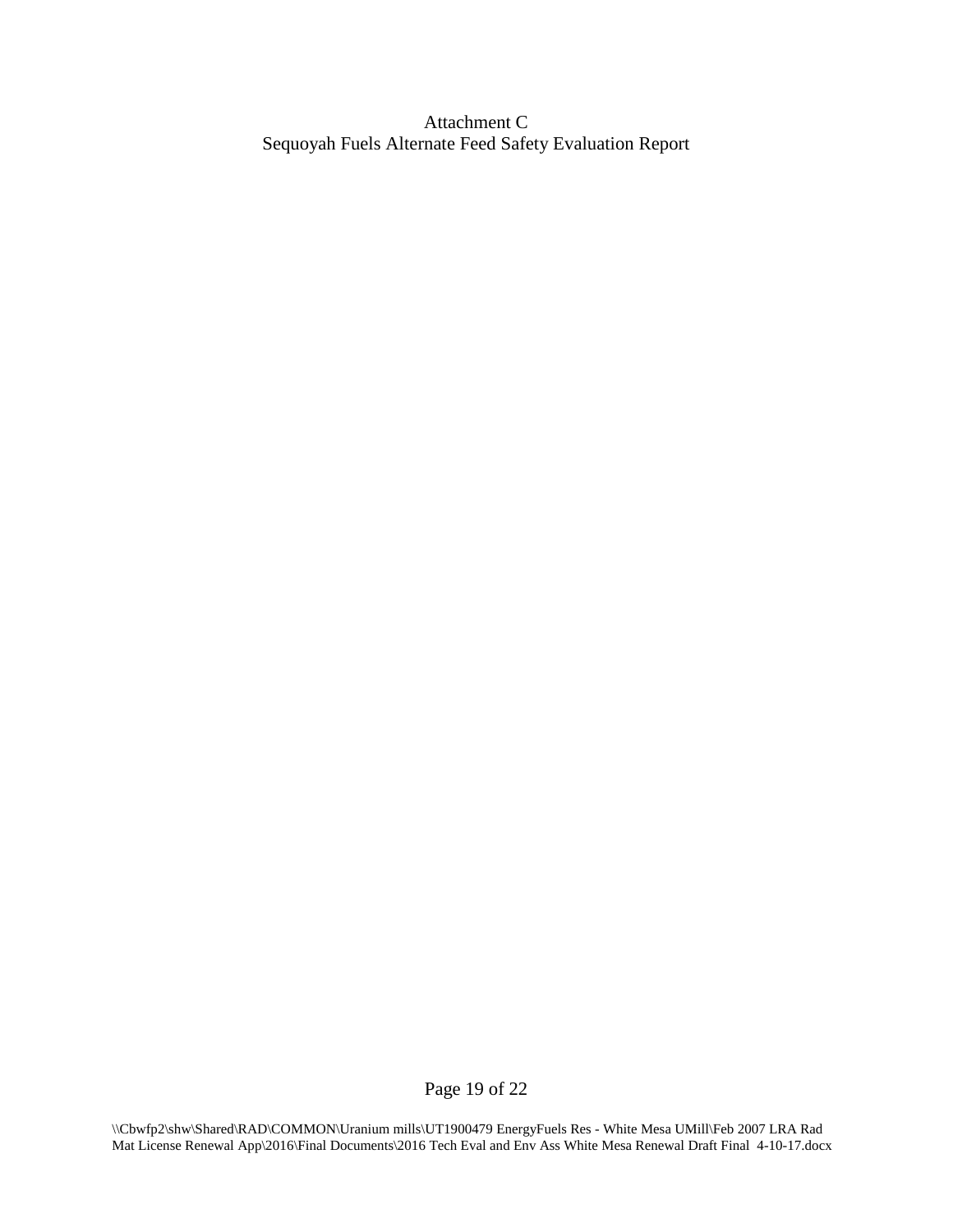Attachment D 2011 Public Participation Summary

Page 20 of 22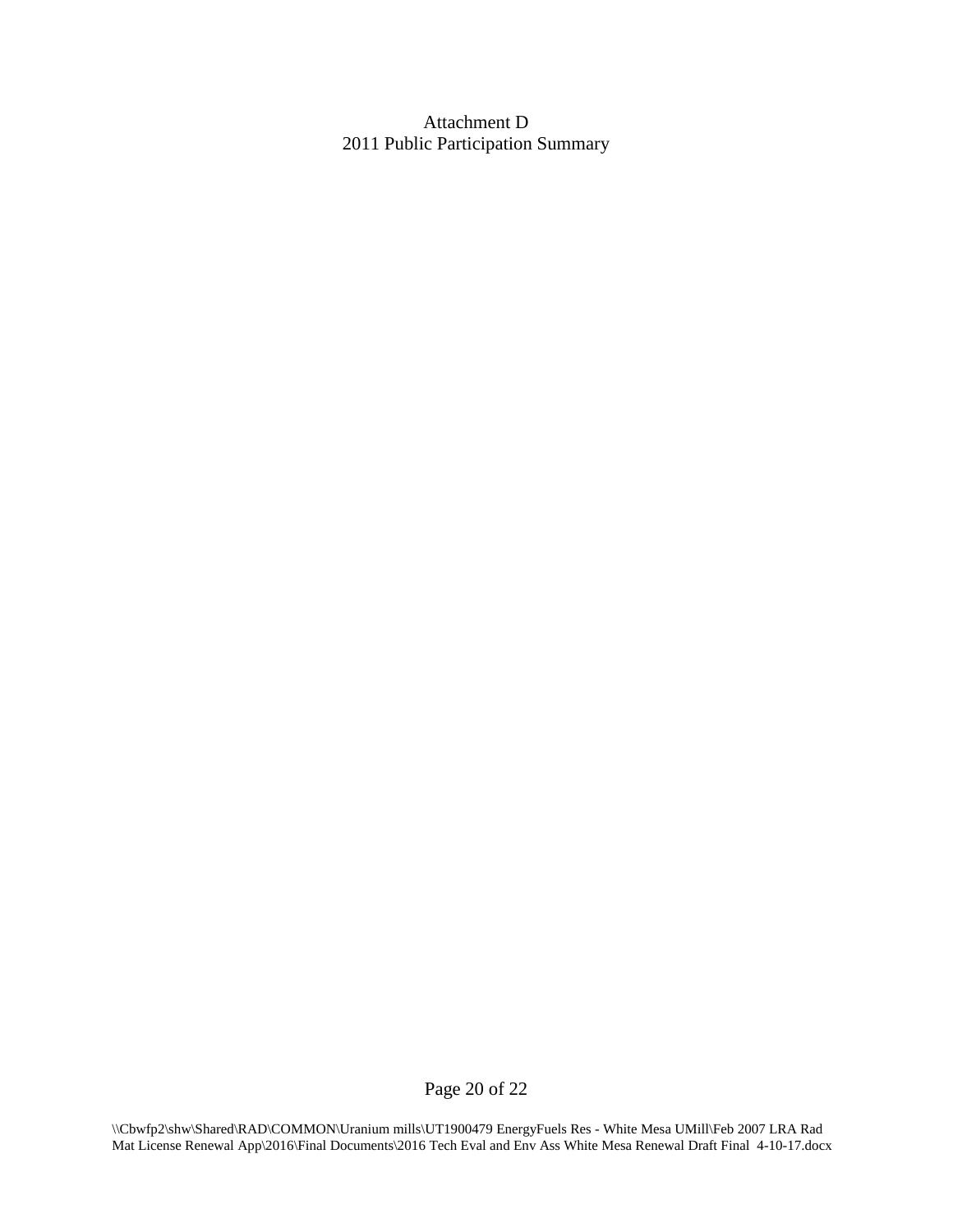Attachment E Redline/Strikeout text of Energy Fuels. 11e.(2) RML

Page 21 of 22